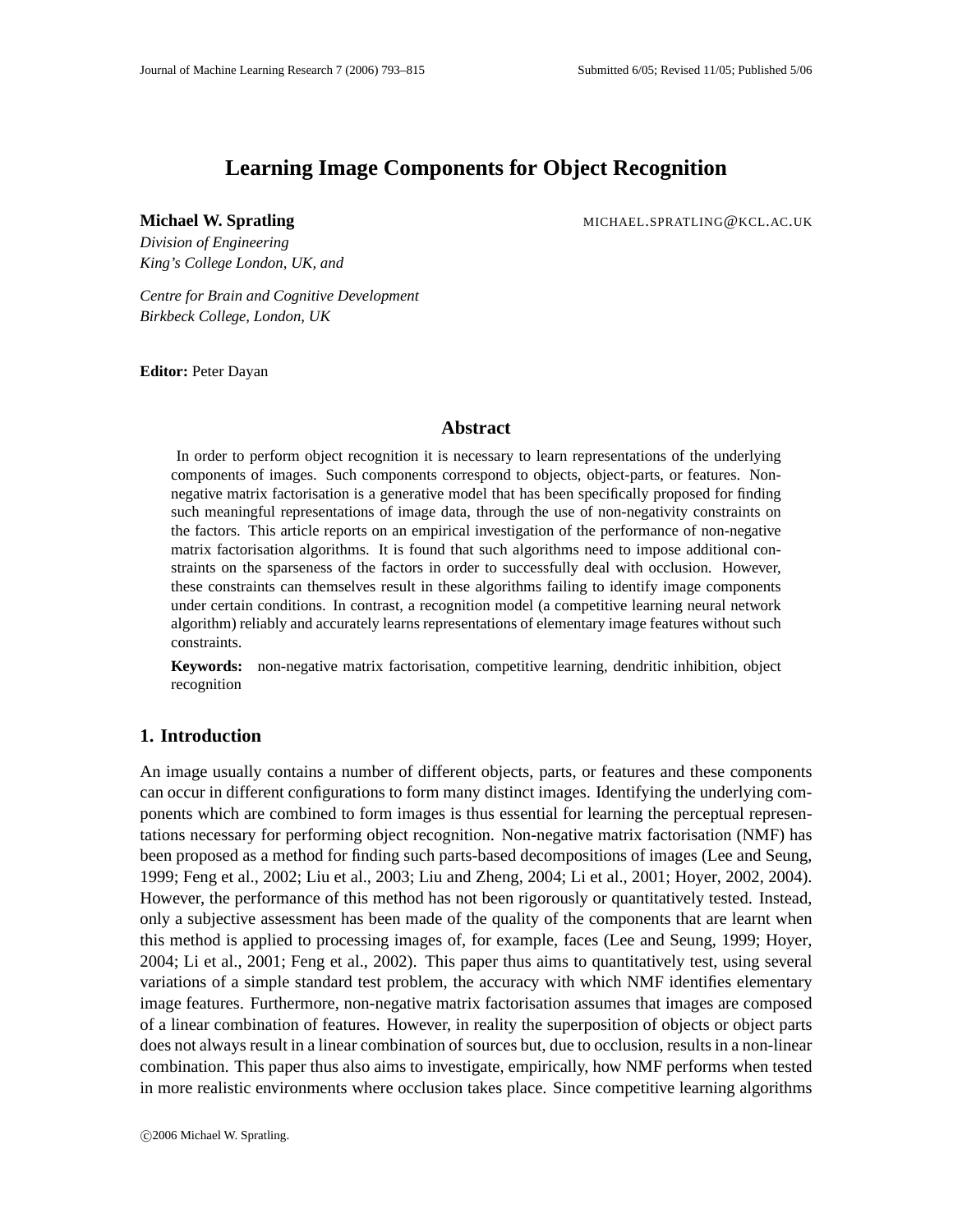have previously been applied to this test problem, and neural networks are a standard technique for learning object representations, the performance of NMF is compared to that of an unsupervised neural network learning algorithm applied to the same set of tasks.

# **2. Method**

This section describes the NMF algorithms, and the neural network algorithms, which are explored in this paper. The performance of these algorithms is compared in the Results section.

### **2.1 Non-Negative Matrix Factorisation**

Given an *m* by *p* matrix  $\mathbf{X} = [\mathbf{\vec{x}}_1, \dots, \mathbf{\vec{x}}_p]$ , each column of which contains the pixel values of an image (*i.e.*, **X** is a set of training images), the aim is to find the factors **A** and **Y** such that

$$
X\approx AY,
$$

where **A** is an *m* by *n* matrix the columns of which contain basis vectors, or components, into which the images can be decomposed, and  $\mathbf{Y} = [\vec{y}_1, \dots, \vec{y}_p]$  is an *n* by *p* matrix containing the activations of each component (*i.e.*, the strength of each basis vector in the corresponding training image). A training image  $(\vec{x}_k)$  can therefore be reconstructed as a linear combination of the image components contained in **A**, such that  $\vec{\mathbf{x}}_k \approx \mathbf{A} \vec{\mathbf{y}}_k$ .

A number of different learning algorithms can be defined depending on the constraints that are placed on the factors **A** and **Y**. For example, vector quantization (VQ) restricts each column of **Y** to have only one non-zero element, principal components analysis (PCA) constrains the columns of **A** to be orthonormal and the rows of **Y** to be mutually orthogonal, and independent components analysis (ICA) constrains the rows of **Y** to be statistically independent. Non-negative matrix factorisation is a method that seeks to find factors (of a non-negative matrix **X**) under the constraint that both **A** and **Y** contain only elements with non-negative values. It has been proposed that this method is particularly suitable for finding the components of images, since from the physical properties of image formation it is known that image components are non-negative and that these components are combined additively (*i.e.*, are not subtracted) in order to generate images. Several different algorithms have been proposed for finding the factors **A** and **Y** under non-negativity constraints. Those tested here are listed in Table 1.

Algorithms nmfdiv and nmfmse impose non-negativity constraints solely, and differ only in the objective function that is minimised in order to find the factors. All the other algorithms extend non-negative matrix factorisation by imposing additional constraints on the factors. Algorithm lnmf imposes constraints that require the columns of **A** to contain as many non-zero elements as possible, and **Y** to contain as many zero elements as possible. This algorithm also requires that basis vectors be orthogonal. Both algorithms snmf and nnsc impose constraints on the sparseness of **Y**. Algorithm nmfsc allows optional constraints to be imposed on the sparseness of either the basis vectors, the activations, or both. This algorithm was used with three combinations of sparseness constraints. For  $\text{nmfsc}$  (A) a constraint on the sparseness of the basis vectors was applied. This constraint required that each column of **A** had a sparseness of 0.5. Valid values for the parameter controlling sparseness could range from 0 (which would produce completely distributed basis vectors) to a value of 1 (which would produce completely sparse basis vectors). For  $\text{nmfsc}(\text{Y})$  a constraint on the sparseness of the activations was applied. This constraint required that each row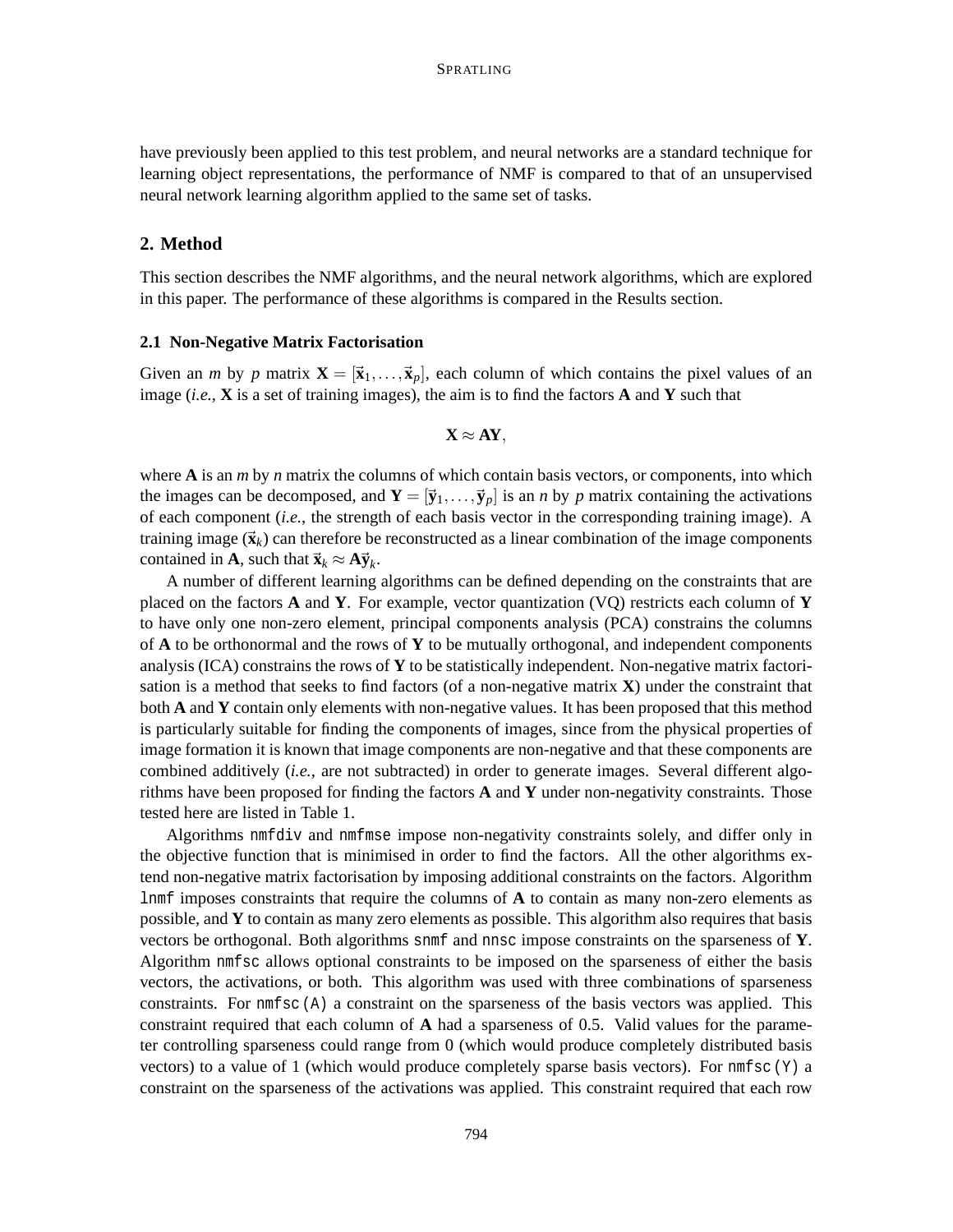#### LEARNING IMAGE COMPONENTS FOR OBJECT RECOGNITION

|                                                 | Acronym       | Description                                                                               | Reference                               |  |  |  |
|-------------------------------------------------|---------------|-------------------------------------------------------------------------------------------|-----------------------------------------|--|--|--|
| Non-negative Matrix Factorisation<br>Algorithms | nmfdiv        | NMF with divergence objective                                                             | (Lee and Seung, 2001)                   |  |  |  |
|                                                 | nmfmse        | NMF with euclidean objective                                                              | (Lee and Seung, 2001)                   |  |  |  |
|                                                 | lnmf          | <b>Local NMF</b>                                                                          | (Li et al., 2001; Feng<br>et al., 2002) |  |  |  |
|                                                 | snmf          | Sparse NMF ( $\alpha = 1$ )                                                               | (Liu et al., 2003)                      |  |  |  |
|                                                 | nnsc          | Non-negative sparse coding ( $\lambda = 1$ )                                              | (Hoyer, 2002)                           |  |  |  |
|                                                 | nmfsc(A)      | NMF with a sparseness constraint of 0.5 on<br>the basis vectors                           | (Hoyer, 2004)                           |  |  |  |
|                                                 | nmfsc(Y)      | NMF with a sparseness constraint of 0.7 on<br>the activations                             | (Hoyer, 2004)                           |  |  |  |
|                                                 | $nmfsc(A\&Y)$ | NMF with sparseness constraints of 0.5 on<br>the basis vectors and 0.7 on the activations | (Hoyer, 2004)                           |  |  |  |
| Algorithms<br>Neural<br>Network                 | nndi          | Dendritic inhibition neural network with<br>non-negative weights                          |                                         |  |  |  |
|                                                 | di            | Dendritic inhibition neural network                                                       | (Spratling and Johnson,<br>2002, 2003)  |  |  |  |

Table 1: The algorithms tested in this article. These include a number of different algorithms for finding matrix factorisations under non-negativity constraints and a neural network algorithm for performing competitive learning through dendritic inhibition.

of **Y** had a sparseness of 0.7 (where sparseness is in the range  $[0,1]$ , as for the constraint on **A**). For nmfsc (A&Y) these same constraints were imposed on both the sparseness of basis vectors and the activations. For the nmfsc algorithm, fixed values for the parameters controlling sparseness were used in order to provide a fairer comparison with the other algorithms all of which used constant parameter settings. Furthermore, since all the test cases studied are very similar, it is reasonable to expect an algorithm to work across them all without having to be tuned specifically to each individual task. The particular parameter values used were selected so as to provide the best overall results across all the tasks. The effect of changing the sparseness parameters is described in the discussion section.

## **2.2 Dendritic Inhibition Neural Network**

In terms of neural networks, the factoring of **X** into **A** and **Y** constitutes the formation of a generative model (Hinton et al., 1995): neural activations **Y** reconstruct the input patterns **X** via a matrix of feedback (or generative) synaptic weights **A** (see Figure 1a). In contrast, traditional neural network algorithms have attempted to learn a set of feedforward (recognition) weights **W** (see Figure 1b),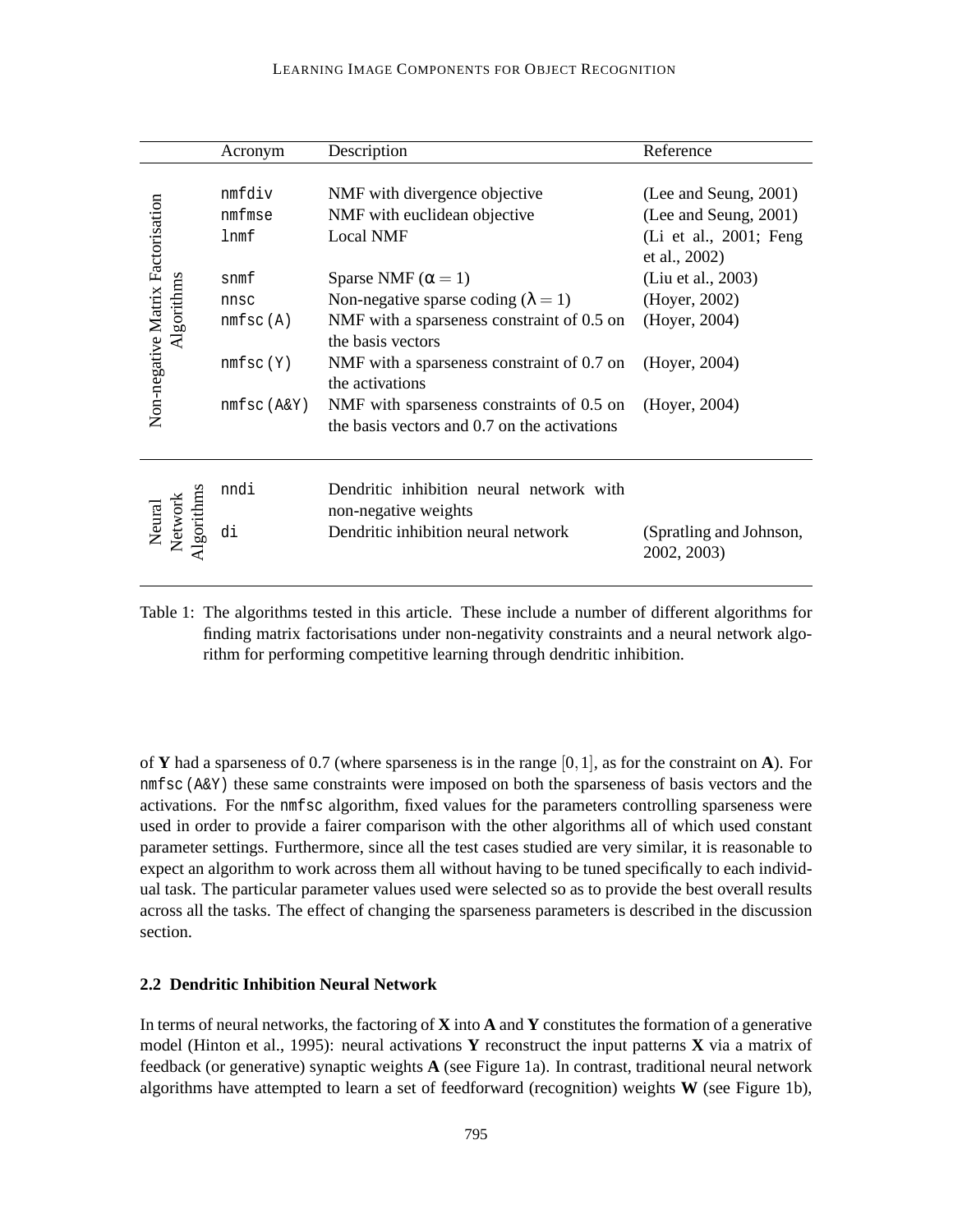

Figure 1: (a) A generative neural network model: feedback connections enable neural activations  $(\vec{y}_k)$  to reconstruct an input pattern  $(\vec{x}_k)$ . (b) A recognition neural network model: feedforward connections cause neural activations  $(\vec{y}_k)$  to be generated in response to an input pattern  $(\vec{x}_k)$ . Nodes are shown as large circles and excitatory synapses as small open circles.

such that

$$
\mathbf{Y} = \mathbf{f}(\mathbf{W}, \mathbf{X}),
$$

where **W** is an *n* by *m* matrix of synaptic weight values,  $\mathbf{X} = [\vec{x}_1, \dots, \vec{x}_p]$  is an *m* by *p* matrix of training images, and  $\mathbf{Y} = [\vec{y}_1, \dots, \vec{y}_p]$  is an *n* by *p* matrix containing the activation of each node in response to the corresponding image. Typically, the rows of **W** form templates that match image features, so that individual nodes become active in repose to the presence of specific components of the image. Nodes thus act as 'feature detectors' (Barlow, 1990, 1995).

Many different functions are possible for calculating neural activations and many different learning rules can be defined for finding the values of **W**. For example, algorithms have been proposed for performing vector quantization (Kohonen, 1997; Ahalt et al., 1990), principal components analysis (Oja, 1992; Fyfe, 1997b; Földiák, 1989), and independent components analysis (Jutten and Herault, 1991; Charles and Fyfe, 1997; Fyfe, 1997a). Many of these algorithms impose non-negativity constraints on the elements of **Y** and **W** for reasons of biological plausibility, since neural firing rates are positive and since synapses can not change between being excitatory and being inhibitory. In general, such algorithms employ different forms of competitive learning, in which nodes compete to be active in response to each input pattern. Such competition can be implemented using a number of different forms of lateral inhibition. In this paper, a competitive learning algorithm in which nodes can inhibit the inputs to other nodes is used. This form of inhibition has been termed dendritic inhibition or pre-integration lateral inhibition. The full dendritic inhibition model (Spratling and Johnson, 2002, 2003) allows negative synaptic weight values. However, in order to make a fairer comparison with NMF, a version of the dendritic inhibition algorithm in which all synaptic weights are restricted to be non-negative (by clipping the weights at zero) is also used in the experiments described here. The full model will be referred to by the acronym di while the non-negative version will be referred to as nndi (see Table 1).

In a neural network model, an input image  $(\vec{\mathbf{x}}_k)$  generates activity  $(\vec{\mathbf{y}}_k)$  in the nodes of a neural network such that  $\vec{y}_k = f(\mathbf{W}, \vec{x}_k)$ . In the dendritic inhibition model, the activation of each individual node is calculated as:

$$
y_{jk} = \mathbf{W}\vec{\mathbf{x}}'_{kj}
$$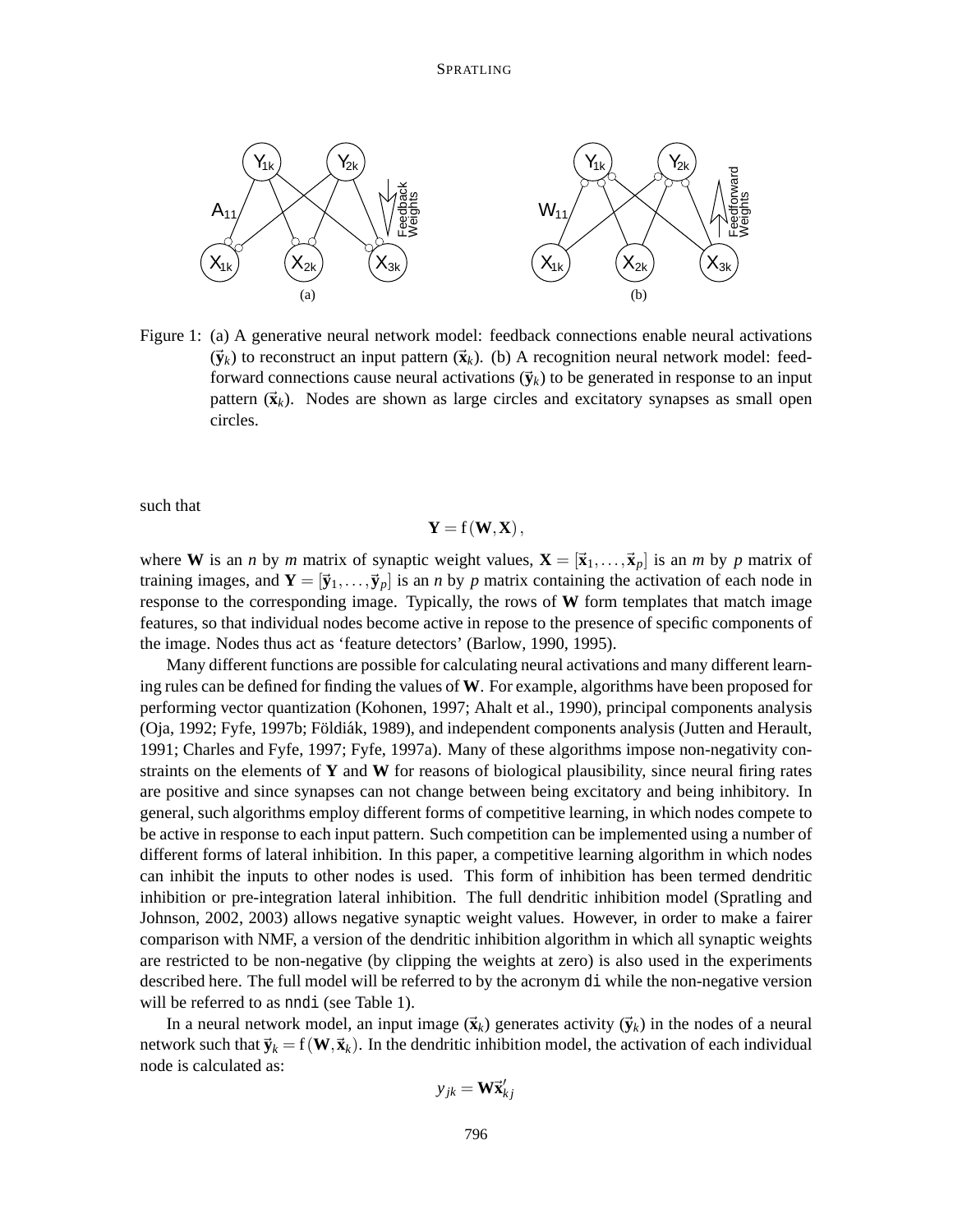where  $\vec{x}'_{kj}$  is an inhibited version of the input activations  $(\vec{x}_k)$  that can differ for each node. The values of  $\vec{x}'_{kj}$  are calculated as:

$$
x'_{ikj} = x_{ik} \left( 1 - \alpha \max_{\substack{r=1 \\ (r \neq j)}}^n \left\{ \frac{w_{ri}}{\max_{q=1}^m \{w_{rq}\}} \frac{y_{rk}}{\max_{q=1}^n \{y_{qk}\}} \right\} \right)^+,
$$

where  $\alpha$  is a scale factor controlling the strength of lateral inhibition, and  $(v)^+$  is the positive halfrectified value of  $v$ . The steady-state values of  $y_{jk}$  were found by iteratively applying the above two equations, increasing the value of  $\alpha$  from 0 to 6 in steps of 0.25, while keeping the input image fixed.

The above activation function implements a form of lateral inhibition in which each neuron can inhibit the *inputs* to other neurons. The strength with which a node inhibits an input to another node is proportional to the strength of the afferent weight the inhibiting node receives from that particular input. Hence, if a node is strongly activated by the overall stimulus and it has a strong synaptic weight to a certain feature of that stimulus, then it will inhibit other nodes from responding to that feature. On the other hand, if an active node receives a weak weight from a feature then it will only weakly inhibit other nodes from responding to that feature. In this manner, each node can selectively 'block' its preferred inputs from activating other nodes, but does not inhibit other nodes from responding to distinct stimuli.

All weight values were initialised to random values chosen from a Gaussian distribution with a mean of  $\frac{1}{m}$  and a standard deviation of 0.001 $\frac{n}{m}$ . This small degree of noise on the initial weight values was sufficient to cause bifurcation of the activity values, and thus to cause differentiation of the receptive fields of different nodes through activity-dependent learning. Previous results with this algorithm have been produced using noise (with a similarly small magnitude) applied to the node activation values. Using noise applied to the node activations, rather than the weights, produces similar results to those reported in this article. However, noise was only applied to the initial weight values, and not to the node activations, here to provide a fairer comparison to the deterministic NMF algorithms. Note that a node which still has its initial weight values (*i.e.*, a node which has not had its weights modified by learning) is described as 'uncommitted'.

Synaptic weights were adjusted using the following learning rule (applied to weights with values greater than or equal to zero):

$$
\Delta w_{ji} = \frac{(x_{ik} - \bar{x}_k)}{\sum_{p=1}^{m} x_{pk}} (y_{jk} - \bar{y}_k)^+.
$$
 (1)

Here  $\bar{x}_k$  is the mean value of the pixels in the training image (*i.e.*,  $\bar{x}_k = \frac{1}{m} \sum_{i=1}^m x_{ik}$ ), and  $\bar{y}_k$  is the mean of the output activations (*i.e.*,  $\bar{y}_k = \frac{1}{n} \sum_{j=1}^n y_{jk}$ ). Following learning, synaptic weights were clipped at zero such that  $w_{ji} = (w_{ji})^+$  and were normalised such that  $\sum_{i=1}^m (w_{ji})^+ \leq 1$ .

This learning rule encourages each node to learn weights selective for a set of coactive inputs. This is achieved since when a node is more active than average it increases its synaptic weights to active inputs and decreases its weights to inactive inputs. Hence, only sets of inputs which are consistently coactive will generate strong afferent weights. In addition, the learning rule is designed to ensure that different nodes can represent stimuli which share input features in common (*i.e.*, to allow the network to represent overlapping patterns). This is achieved by rectifying the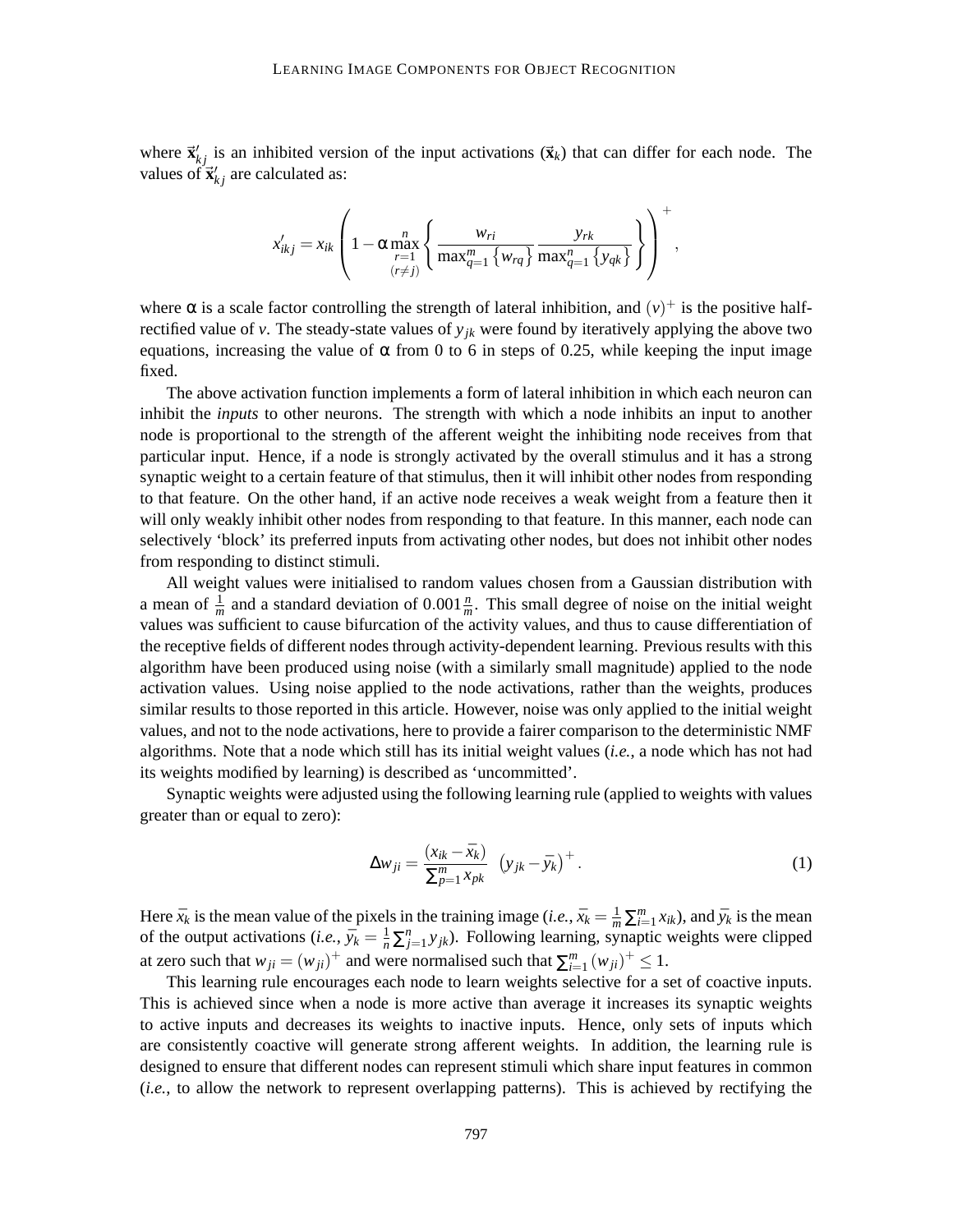post-synaptic term of the rule so that no weight changes occur when the node is less active than average. If learning was not restricted in this way, whenever a pattern was presented all nodes which represented patterns with overlapping features would reduce their weights to these features.

For the algorithm di, but not for algorithm nndi, the following learning rule was applied to weights with values less than or equal to zero:

$$
\Delta w_{ji} = \frac{\left(x'_{ikj} - 0.5x_{ik}\right)^{-}}{\sum_{p=1}^{n} y_{pk}} \left(y_{jk} - \bar{y}_k\right).
$$
 (2)

Here  $(v)^-$  is the negative half-rectified value of *v*. Negative weights were clipped at zero such that  $w_{ji} = (w_{ji})$ <sup>-</sup> and were normalised such that  $\sum_{i=1}^{m} (w_{ji})^{-} \ge -1$ . Note that for programming convenience a single synapse is allowed to take either excitatory or inhibitory weight values. In a more biologically plausible implementation two separate sets of afferent connections could be used: the excitatory ones being trained using equation 1 and the inhibitory ones being trained using a rule similar to equation 2.

The negative weight learning rule has a different form from the positive weight learning rule as it serves a different purpose. The negative weights are used to ensure that each image component is represented by a distinct node rather than by the partial activation of multiple nodes each of which represents an overlapping image component. A full explanation of this learning rule is provided together with a concrete example of its function in section 3.3.

# **3. Results**

In each of the experiments reported below, all the algorithms listed in Table 1 were applied to learning the components in a set of *p* training images. The average number of components that were correctly identified over the course of 25 trials was recorded. A new set of *p* randomly generated images were created for each trial. In each trial the NMF algorithms were trained until the total sum of the absolute difference in the objective function, between successive epochs, had not changed by more than 0.1% of its average value in 100 epochs, or until 2000 epochs had been completed. One epoch is when the method has been trained on all *p* training patterns. Hence, an epoch equals one update to the factors in an NMF algorithm, and  $p$  iterations of the neural network algorithm during which each individual image in the training set is presented once as input to the network. The neural network algorithms were trained for 10000 iterations. Hence, the NMF algorithms were each trained for at least 100 epochs, while the neural network algorithms were trained for at most 100 epochs (since the value of *p* was 100 or greater).

#### **3.1 Standard Bars Problem**

The bars problem (and its variations) is a benchmark task for the learning of independent image features (Földiák, 1990; Saund, 1995; Dayan and Zemel, 1995; Hinton et al., 1995; Harpur and Prager, 1996; Hinton and Ghahramani, 1997; Frey et al., 1997; Fyfe, 1997b; Charles and Fyfe, 1998; Hochreiter and Schmidhuber, 1999; Meila and Jordan, 2000; Plumbley, 2001; O'Reilly, 2001; Ge and Iwata, 2002; Lücke and von der Malsburg, 2004). In the standard version of the bars problem, as defined by Földiák (1990), training data consists of 8 by 8 pixel images in which each of the  $16$ possible (one-pixel wide) horizontal and vertical bars can be present with a probability of  $\frac{1}{8}$ . Typical examples of training images are shown in Figure 2.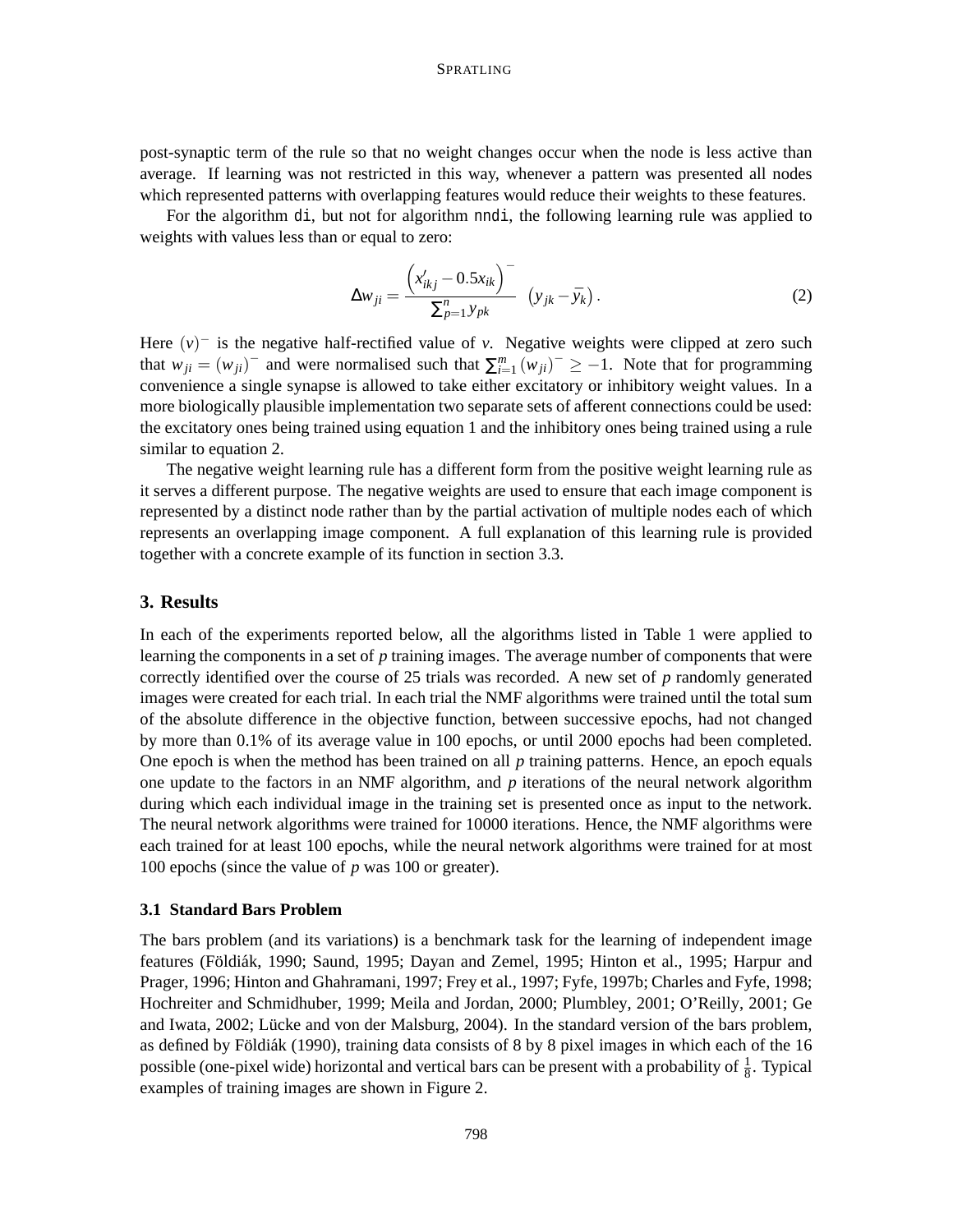| <u>to ek in die klima es diwijs es a knjoh</u> ji |
|---------------------------------------------------|
|                                                   |
| <u> ANEX AN EN AN HEITHEAD EI DE AN EIL AN DI</u> |

Figure 2: Typical training patterns for the standard bars problem. Horizontal and vertical bars in 8x8 pixel images are independently selected to be present with a probability of  $\frac{1}{8}$  $\frac{1}{8}$ . Dark pixels indicate active inputs.

In the first experiment the algorithms were trained on the standard bars problem. Twenty-five trials were performed with  $p = 100$ , and, with  $p = 400$ . The number of components that each algorithm could learn (*n*) was set to 32. Typical examples of the (generative) weights learnt by each NMF algorithm (*i.e.*, the columns of **A** reshaped as 8 by 8 pixel images) and of the (recognition) weights learnt by the neural network algorithms (*i.e.*, the rows of **W** reshaped as 8 by 8 pixel images) are shown in Figure 3. It can be seen that the NMF algorithms tend to learn a redundant representation, since the same bar can be represented multiple times. In contrast, the neural network algorithms learnt a much more compact code, with each bar being represented by a single node. It can also be seen that many of the NMF algorithms learnt representations of bars in which pixels were missing. Hence, these algorithms learnt random pieces of image components rather than the image components themselves. In contrast, the neural network algorithms (and algorithms nnsc, nmfsc (A), and nmfsc (A&Y)) learnt to represent complete image components.

To quantify the results, the following procedure was used to determine the number of bars represented by each algorithm in each trial. For each node, the sum of the weights corresponding to each row and column of the input image was calculated. A node was considered to represent a particular bar if the total weight corresponding to that bar was twice that of the sum of the weights for any other row or column and if the minimum weight in the row or column corresponding to that bar was greater than the mean of all the (positive) weights for that node. The number of unique bars represented by at least one basis vector, or one node of the network, was calculated, and this value was averaged over the 25 trials. The mean number of bars (*i.e.*, image components) represented by each algorithm is shown in Figure 4a. Good performance requires both accuracy (finding all the image components) and reliability (doing so across all trials). Hence, the average number of bars represented needs to be close to 16 for an algorithm to be considered to have performed well. It can be seen that when  $p = 100$ , most of the NMF algorithms performed poorly on this task. However, algorithms nmfsc ( $A$ ) and nmfsc ( $A\&Y$ ) produced good results, representing an average of 15.7 and 16 components respectively. This compares favourably to the neural network algorithms, with nndi representing 14.6 and di representing 15.9 of the 16 bars. When the number of images in the training set was increased to 400 this improved the performance of certain NMF algorithms, but lead to worse performance in others. For  $p = 400$ , every image component in every trial was found by algorithms nnsc, nmfsc (A), nmfsc (A&Y) and di.

In the previous experiment there were significantly more nodes, or basis vectors, than was necessary to represent the 16 underlying image components. The poor performance of certain algorithms could thus potentially be due to over-fitting. The experiment was thus repeated using 16 nodes or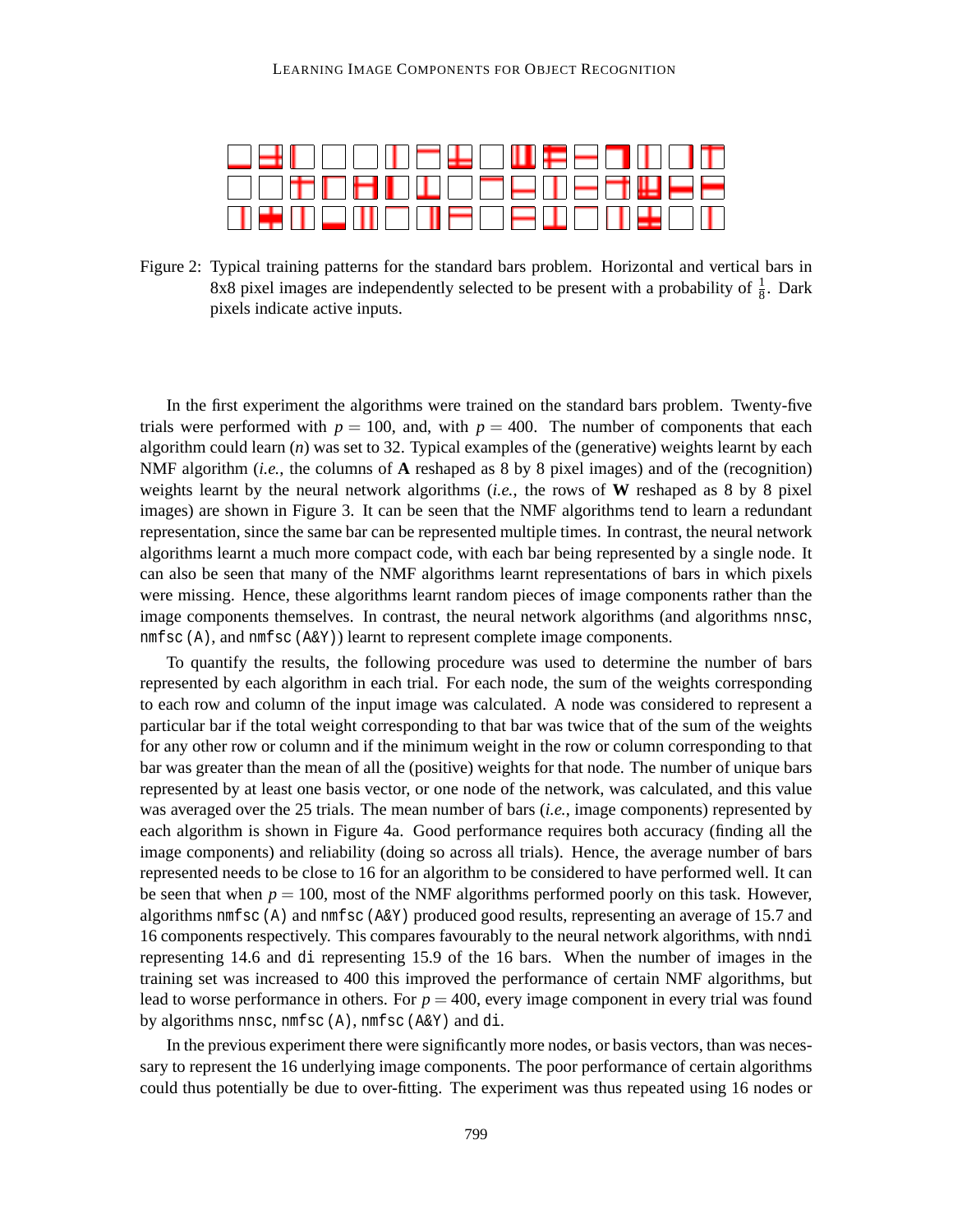

Figure 3: Typical generative or recognition weights learnt by 32 basis vectors or nodes when each algorithm was trained on the standard bars problem. Dark pixels indicate strong weights.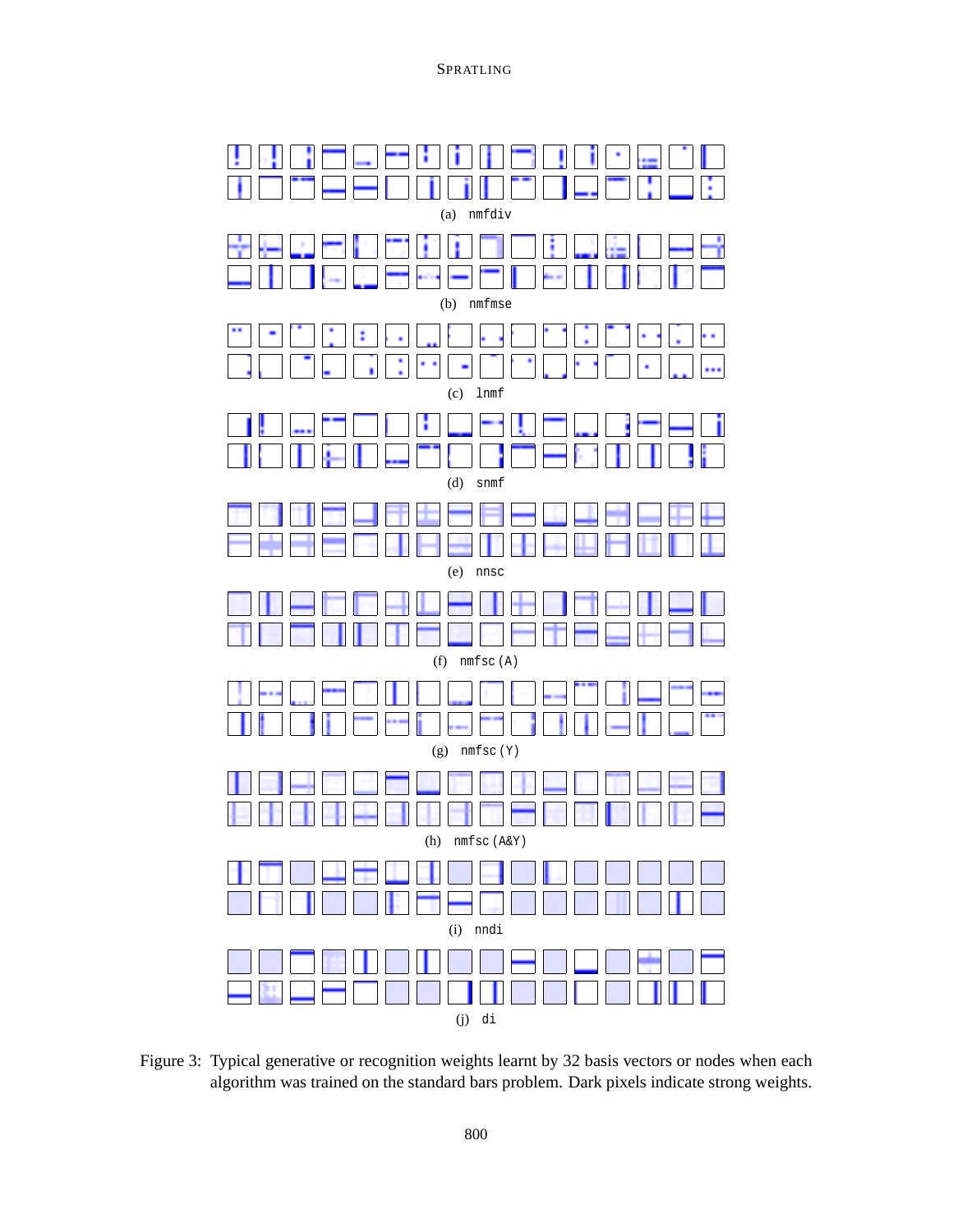

Figure 4: Performance of each algorithm when trained on the standard bars problem. For (a) 32, and (b) 16 basis vectors or nodes. Each bar shows the mean number of components correctly identified by each algorithm when tested over 25 trials. Results for different training set sizes are shown: the lighter, foreground, bars show results for  $p = 100$ , and the darker, background, bars show results for  $p = 400$ . Error bars show best and worst performance, across the 25 trials, when  $p = 400$ .

basis vectors. The results of this experiment are shown in Figure 4b. It can be seen that while the performance of some NMF algorithms is improved, the performance of others becomes slightly worse. Only NMF algorithms nmfsc (A) and nmfsc (A&Y) reliably find nearly all the bars with both 16 and 32 basis vectors. In contrast, the performance of the neural network algorithms is unaffected by changing the number of nodes. Such behaviour is desirable since it is generally not known in advance how many components there are. Hence, a robust algorithm needs to be able to correctly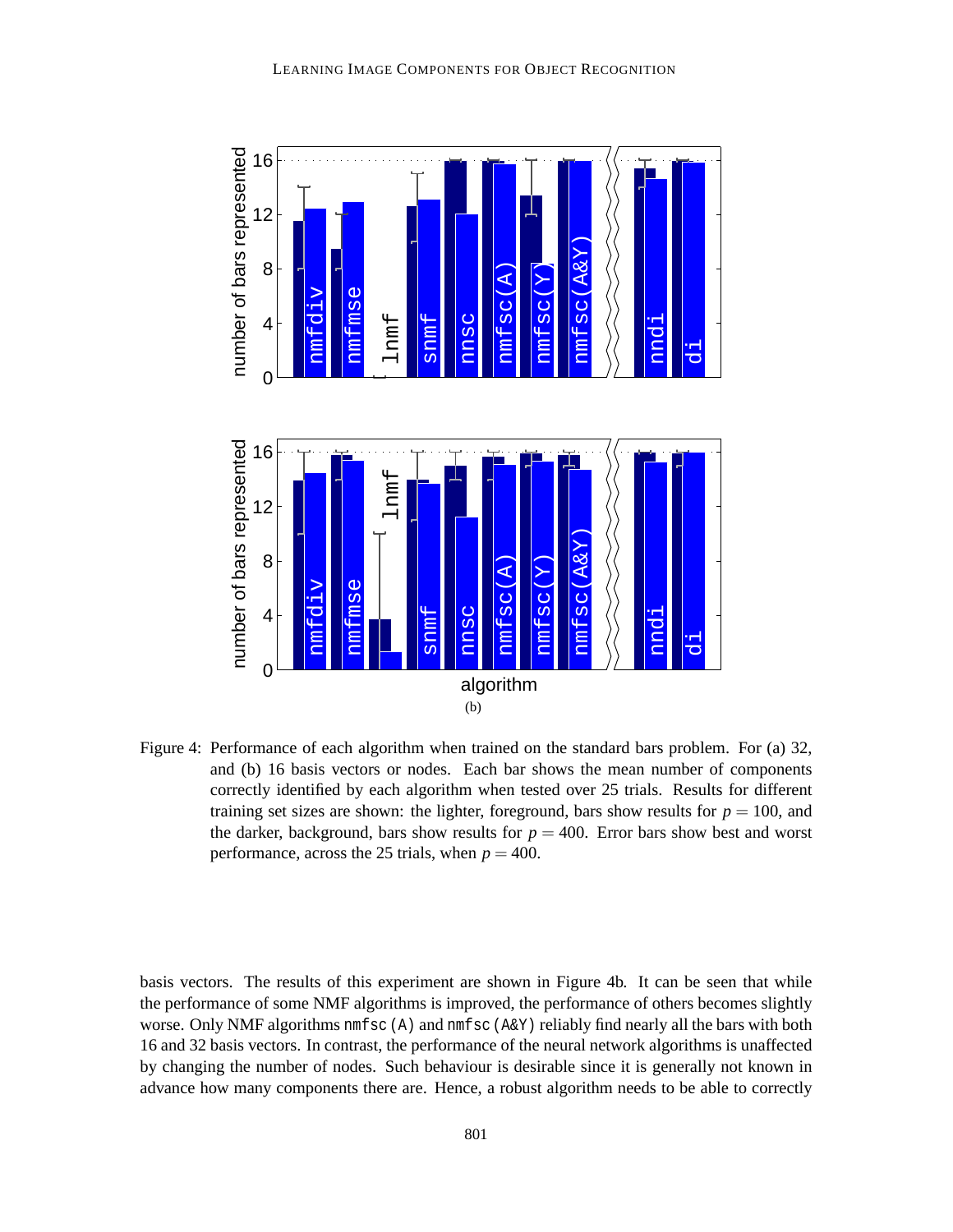learn image components with an excess of nodes. Across both these experiment the di version of the neural network algorithm performs as well as or better than any of the NMF algorithms.

## **3.2 Bars Problems Without Occlusion**

To determine the effect of occlusion on the performance of each algorithm further experiments were performed using versions of the bars problem in which no occlusion occurs. Firstly, a linear version of the standard bars problem was used. Similar tasks have been used by Plumbley (2001) and Hoyer (2002). In this task, pixel values are combined additively at points of overlap between horizontal and vertical bars. As with the standard bars problem, training data consisted of 8 by 8 pixel images in which each of the 16 possible (one-pixel wide) horizontal and vertical bars could be present with a probability of  $\frac{1}{8}$ . All the algorithms were trained with  $p = 100$  and with  $p = 400$  using 32 nodes or basis vectors. The number of unique bars represented by at least one basis vector, or one node of the network, was calculated, and this value was averaged over 25 trials. The mean number of bars represented by each algorithm is shown in Figure 5a.

Another version of the bars problem in which occlusion is avoided is one in which horizontal and vertical bars do not co-occur. Similar tasks have been used by Hinton et al. (1995); Dayan and Zemel (1995); Frey et al. (1997); Hinton and Ghahramani (1997) and Meila and Jordan (2000). In this task, an orientation (either horizontal or vertical) was chosen with equal probability for each training image. The eight (one-pixel wide) bars of that orientation were then independently selected to be present with a probability of  $\frac{1}{8}$ . All the algorithms were trained with  $p = 100$  and with  $p = 400$ using 32 nodes or basis vectors. The number of unique bars represented by at least one basis vector, or one node of the network, was calculated, and this value was averaged over 25 trials. The mean number of bars represented by each algorithm is shown in Figure 5b.

For both experiments using training images in which occlusion does not occur, the performance of most of the NMF algorithms is improved considerably in comparison to the standard bars problem. The neural network algorithms also reliably learn the image components as with the standard bars problem.

### **3.3 Bars Problem with More Occlusion**

To further explore the effects of occlusion on the learning of image components a version of the bars problem with double-width bars was used. Training data consisted of 9 by 9 pixel images in which each of the 16 possible (two-pixel wide) horizontal and vertical bars could be present with a probability  $\frac{1}{8}$ . The image size was increased by one pixel to keep the number of image components equal to 16 (as in the previous experiments). In this task, as in the standard bars problem, perpendicular bars overlap; however, the proportion of overlap is increased. Furthermore, neighbouring parallel bars also overlap (by 50%). Typical examples of training images are shown in Figure 6.

Each algorithm was trained on this double-width bars problem with  $p = 400$ . The number of components that each algorithm could learn (*n*) was set to 32. Typical examples of the (generative) weights learnt by each NMF algorithm and of the (recognition) weights learnt by the neural network algorithms are shown in Figure 7. It can be seen that the majority of the NMF algorithms learnt redundant encodings in which the basis vectors represent parts of image components rather than complete components. In contrast, the neural network algorithms (and the nnsc algorithm) learnt to represent complete image components.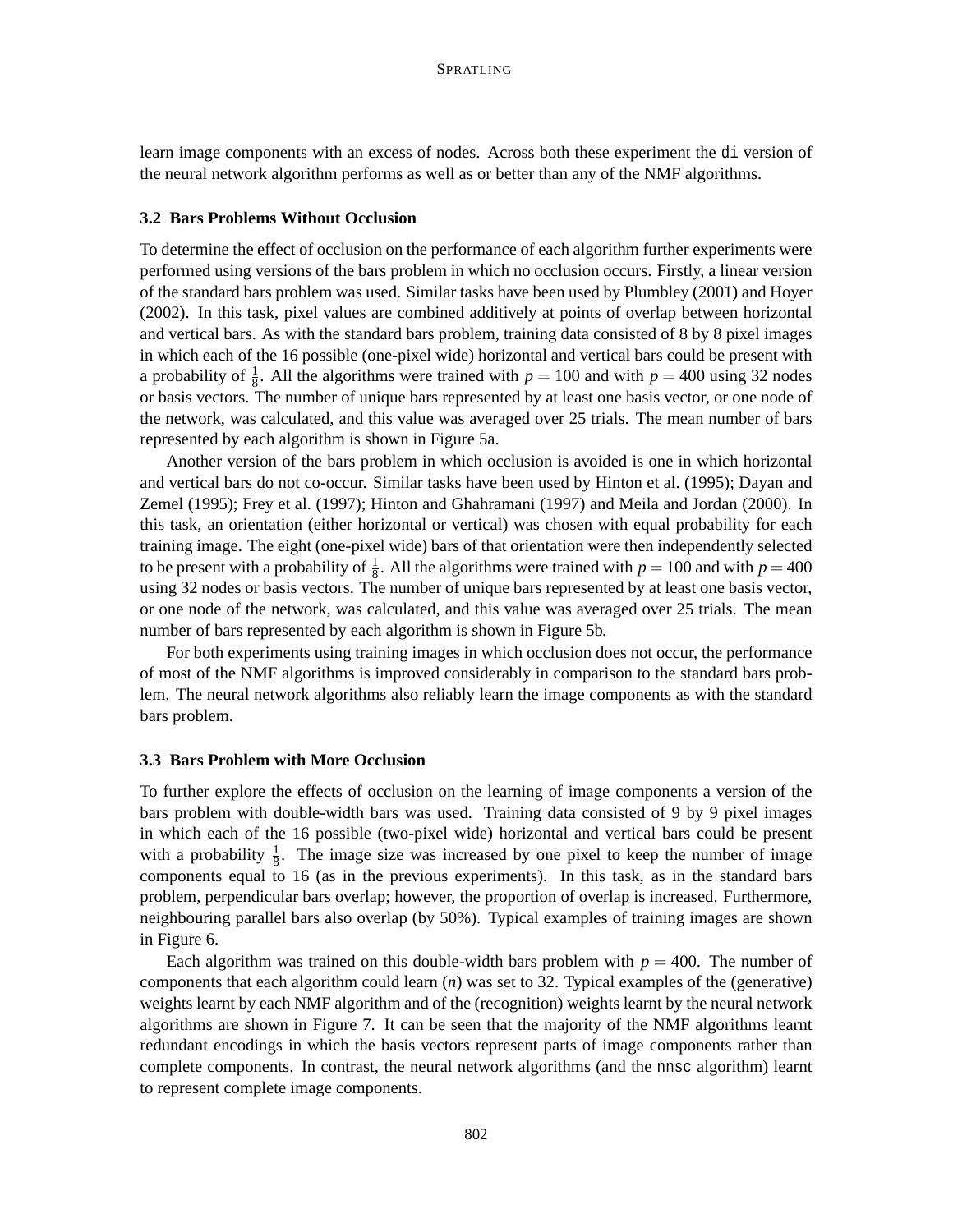

Figure 5: Performance of each algorithm when trained on (a) the linear bars problem, and (b) the one-orientation bars problem, with 32 basis vectors or nodes. Each bar shows the mean number of components correctly identified by each algorithm when tested over 25 trials. Results for different training set sizes are shown: the lighter, foreground, bars show results for  $p = 100$ , and the darker, background, bars show results for  $p = 400$ . Error bars show best and worst performance, across the 25 trials, when  $p = 400$ .

The following procedure was used to determine the number of bars represented by each algorithm in each trial. For each node, the sum of the weights corresponding to every double-width bar was calculated. A node was considered to represent a particular bar if the total weight corresponding to that bar was 1.5 times that of the sum of the weights for any other bar and if the minimum weight of any pixel forming part of that bar was greater than the mean of all the (positive) weights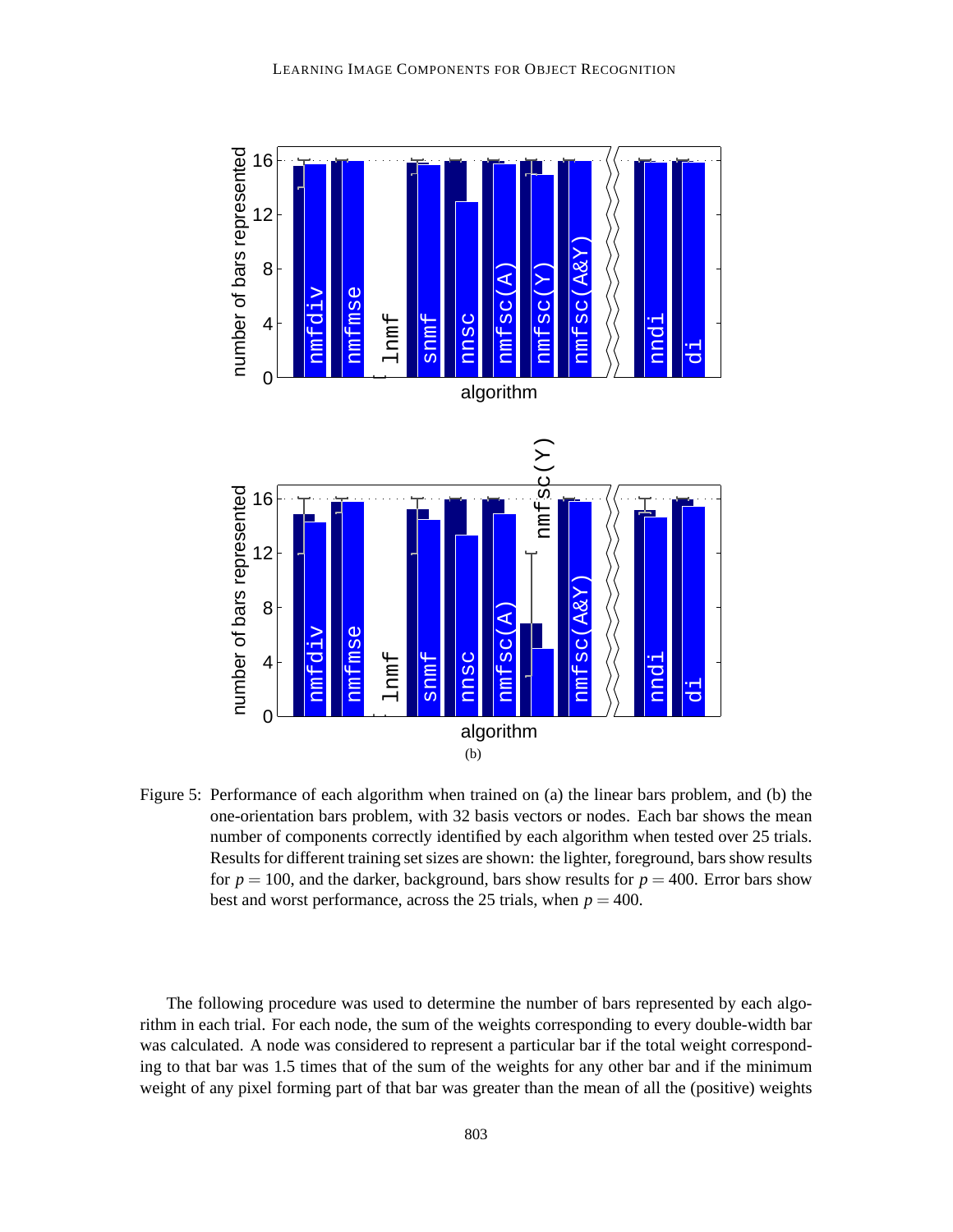|  | <b>ODOOOOOO BEEGOOOP</b>   |  |  |  |  |
|--|----------------------------|--|--|--|--|
|  | ▐▊▚▚▅▎▁▏▅▗▚▗▅▗▄▗▄▗▄▗▄▗▄▗▗▗ |  |  |  |  |

Figure 6: Typical training patterns for the double-width bars problem. Two pixel wide horizontal and vertical bars in a 9x9 pixel image are independently selected to be present with a probability of  $\frac{1}{8}$ . Dark pixels indicate active inputs.

for that node. The number of unique bars represented by at least one basis vector, or one node of the network, was calculated. The mean number of two-pixel-wide bars, over the 25 trials, represented by each algorithm is shown in Figure 8a. This set of training images could be validly, but less efficiently, represented by *18* one-pixel-wide bars. Hence, the mean number of one-pixel-wide bars, represented by each algorithm was also calculated and this data is shown in Figure 8b. The number of one-pixel-wide bars represented was calculated using the same procedure used to analyse the previous results (as stated in section 3.1).

It can be seen that the majority of the NMF algorithms perform very poorly on this task. Most fail to reliably represent either double- or single-width bars. However, algorithms nnsc, nmfsc  $(A)$ and nmfsc (A&Y) do succeed in learning the image components. The dendritic inhibition algorithm, with negative weights, also succeeds in identifying all the double-width bars in most trials. However, the non-negative version of this algorithm performs less well. This result illustrates the need to allow negative weight values in this algorithm in order to robustly learn image components. Negative weights are needed to disambiguate a real image component from the simultaneous presentation of partial components. For example, consider part of the neural network that is receiving input from four pixels that are part of four separate, neighbouring, columns of the input image (as illustrated in Figure 9). Assume that two nodes in the output layer (nodes 1 and 3) have learnt weights that are selective to two neighbouring, but non-overlapping, double-width bars (bars 1 and 3). When the double-width bar (bar 2) that overlaps these two represented bars is presented to the input, then the network will respond by partially activating nodes 1 and 3. Such a representation is reasonable since this input pattern could be the result of the co-activation of partially occluded versions of the two represented bars. However, if bar 2 recurs frequently then it is unlikely to be caused by the chance co-occurrence of multiple, partially occluded patterns, and is more likely to be an independent image component that should be represented in a similar way to the other components (*i.e.*, by the activation of a specific node tuned to that feature). One way to ensure that in such situations the network learns all image components is to employ negative synaptic weights. These negative weights are generated when a node is active and inputs, which are not part of the nodes' preferred input pattern, are inhibited. This can only occur when multiple nodes are co-active. If the pattern, to which this set of co-active nodes are responding, re-occurs then the negative weights will grow. When the negative weights are sufficiently large the response of these nodes to this particular pattern will be inhibited, enabling an uncommitted node to successfully compete to represent this pattern. On the other hand, if the pattern, to which this set of co-active nodes are responding, is just due to the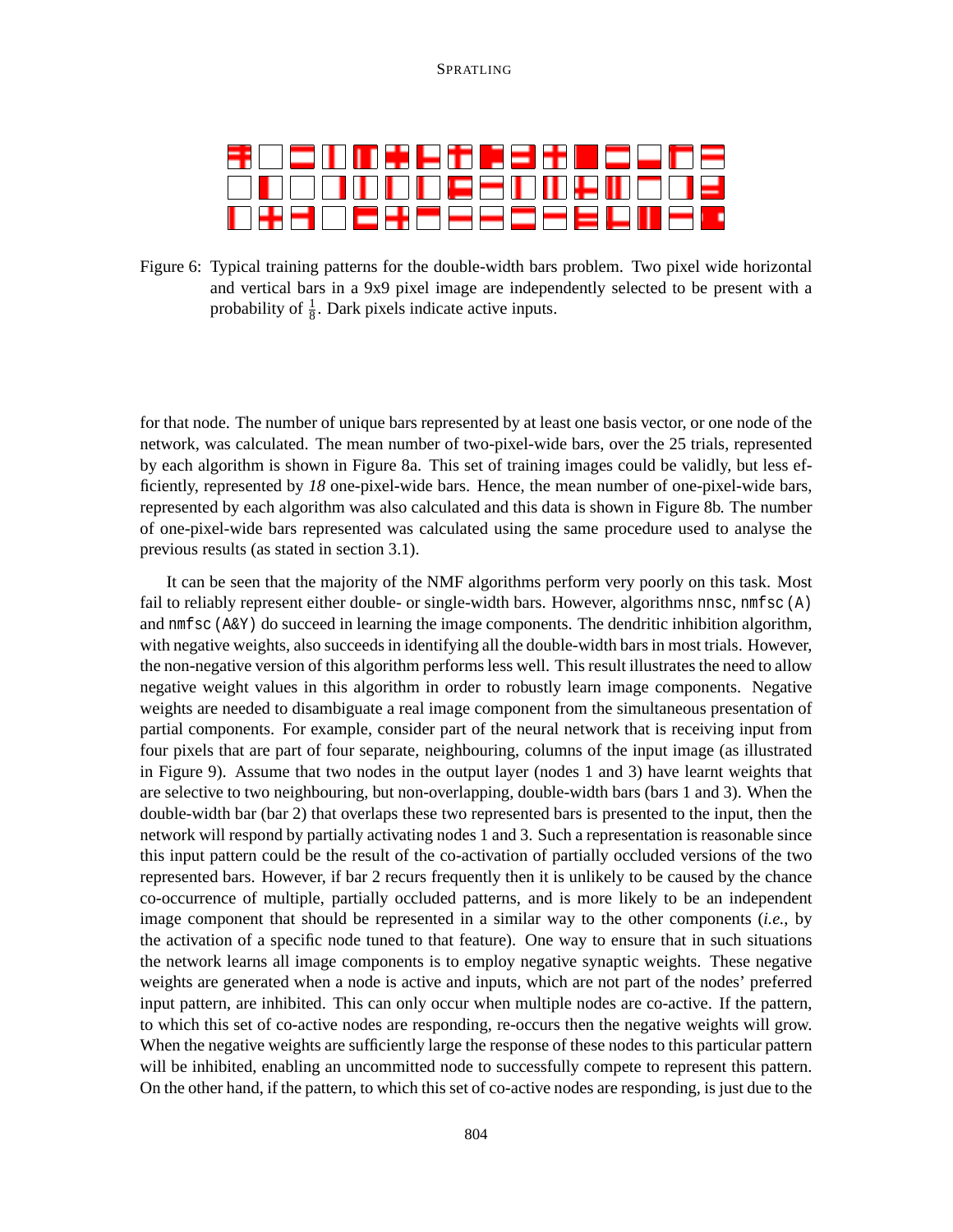

Figure 7: Typical generative or recognition weights learnt by 32 basis vectors or nodes when each algorithm was trained on the double-width bars problem. Dark pixels indicate strong weights.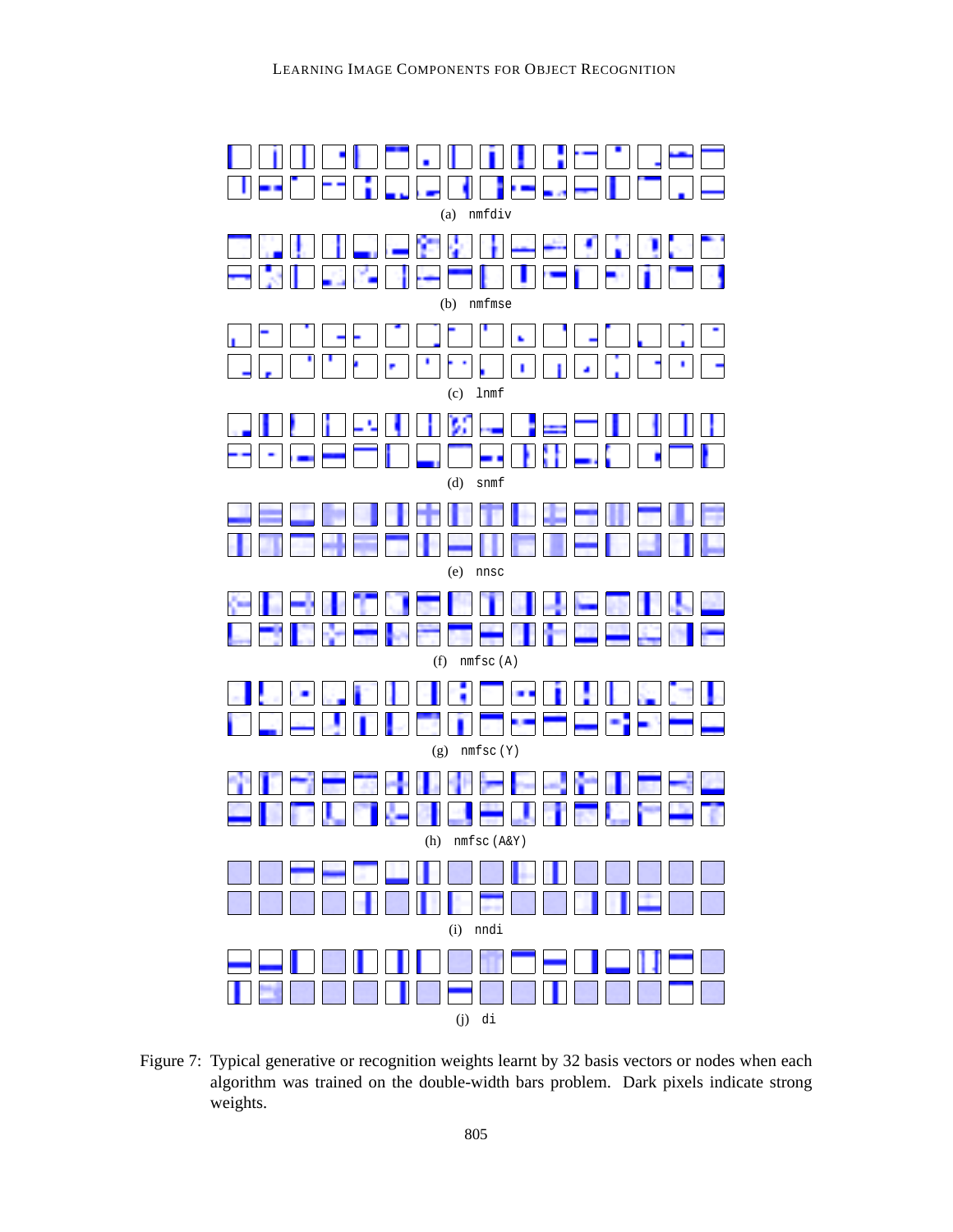

Figure 8: Performance of each algorithm when trained on the double-width bars problem, with 32 basis vectors or nodes, and  $p = 400$ . Each bar shows the mean number of components correctly identified by each algorithm when tested over 25 trials. (a) Number of doublewidth bars learnt. (b) Number of single-width bars learnt. Error bars show best and worst performance across the 25 trials. Note that algorithms that successfully learnt doublewidth bars—see (a)—do not appear in (b), but space is left for these algorithms in order to aid comparison between figures.

co-activation of independent input patterns then the weights will return toward zero on subsequent presentations of these patterns in isolation.

## **3.4 Bars Problem with Unequal Components**

In each individual experiment reported in the previous sections, every component of the training images has been exactly equal in size to every other component and has occurred with exactly the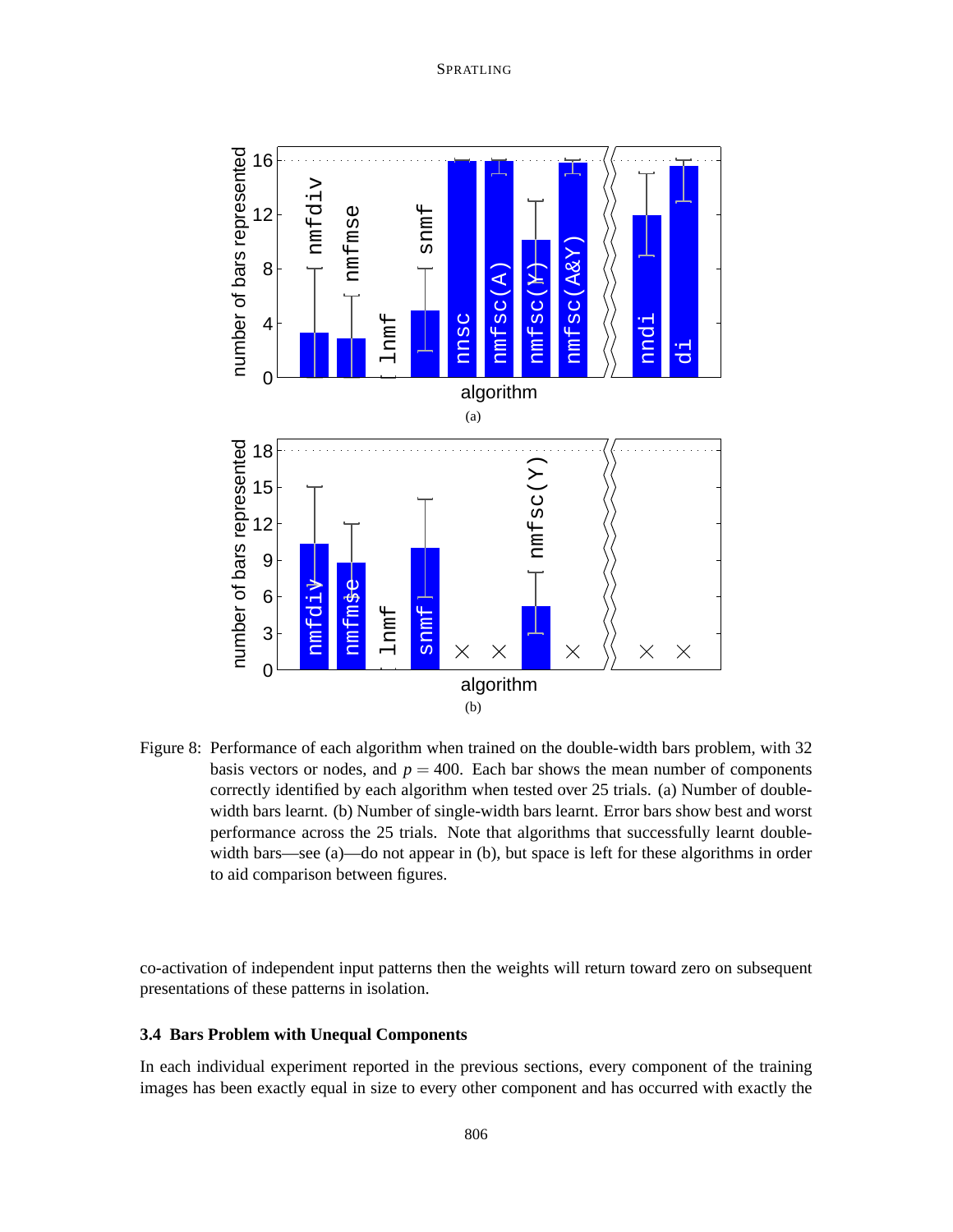

Figure 9: An illustration of a the role of negative weights in the dendritic inhibition algorithm. Nodes are shown as large circles, excitatory synapses as small open circles and inhibitory synapses as small filled circles. Nodes  $Y_{1k}$  and  $Y_{3k}$  are selective for the double-width bars 1 and 3 respectively. The occurrence in an image of the double-width bar 'bar 2' would be indicated by both nodes  $Y_{1k}$  and  $Y_{3k}$  being active at half-strength. However, if bar 2 occurs sufficiently frequently, the negative afferent weights indicated will develop which will suppress this response and enable the uncommitted node  $(Y_{2k})$  to compete to respond to this pattern. Note that each bar would activate two columns each containing eight input nodes, but only one input node per column is shown for clarity.

same probability. This is unlikely to be the case in real-world object recognition tasks. In the realworld, different image features can be radically different in size and can be encountered with very different frequency. For example, important features in face recognition include both the eyes and the hair (Sinha and Poggio, 1996; Davies et al., 1979) which can vary significantly in relative size. Furthermore, we effortlessly learn to recognise both immediate family members (who may be seen many times a day) and distant relatives (who may be seen only a few times a year).

To provide a more realistic test, a new variation on the bars problem was used. In this version, training data consisted of 16 by 16 pixel images. Image components consisted of seven one-pixel wide bars and one nine-pixel wide bar in both the horizontal and vertical directions. Hence, as in previous experiments, there were eight image components at each orientation and 16 in total. Parallel bars did not overlap, however, the proportion of overlap between the nine-pixel wide bars and all other perpendicular bars was large, while the proportion of overlap between perpendicular one-pixel wide bars was less than in the standard bars problem. Each horizontal bar was selected to be present in an image with a probability of  $\frac{1}{8}$  while vertical bars occurred with a probability of  $\frac{1}{32}$ . Hence, in this test case half the underlying image components occurred at a different frequency to the other half and two of the components were a different size to the other 14.

Each algorithm was trained on this 'unequal' bars problem with  $p = 400$ . The number of components that each algorithm could learn (*n*) was set to 32. The mean number of bars, over 25 trials, represented by each algorithm is shown in Figure 10. It can be seen that none of the NMF algorithms succeeded in reliably identifying all the image components in this task. Learning to represent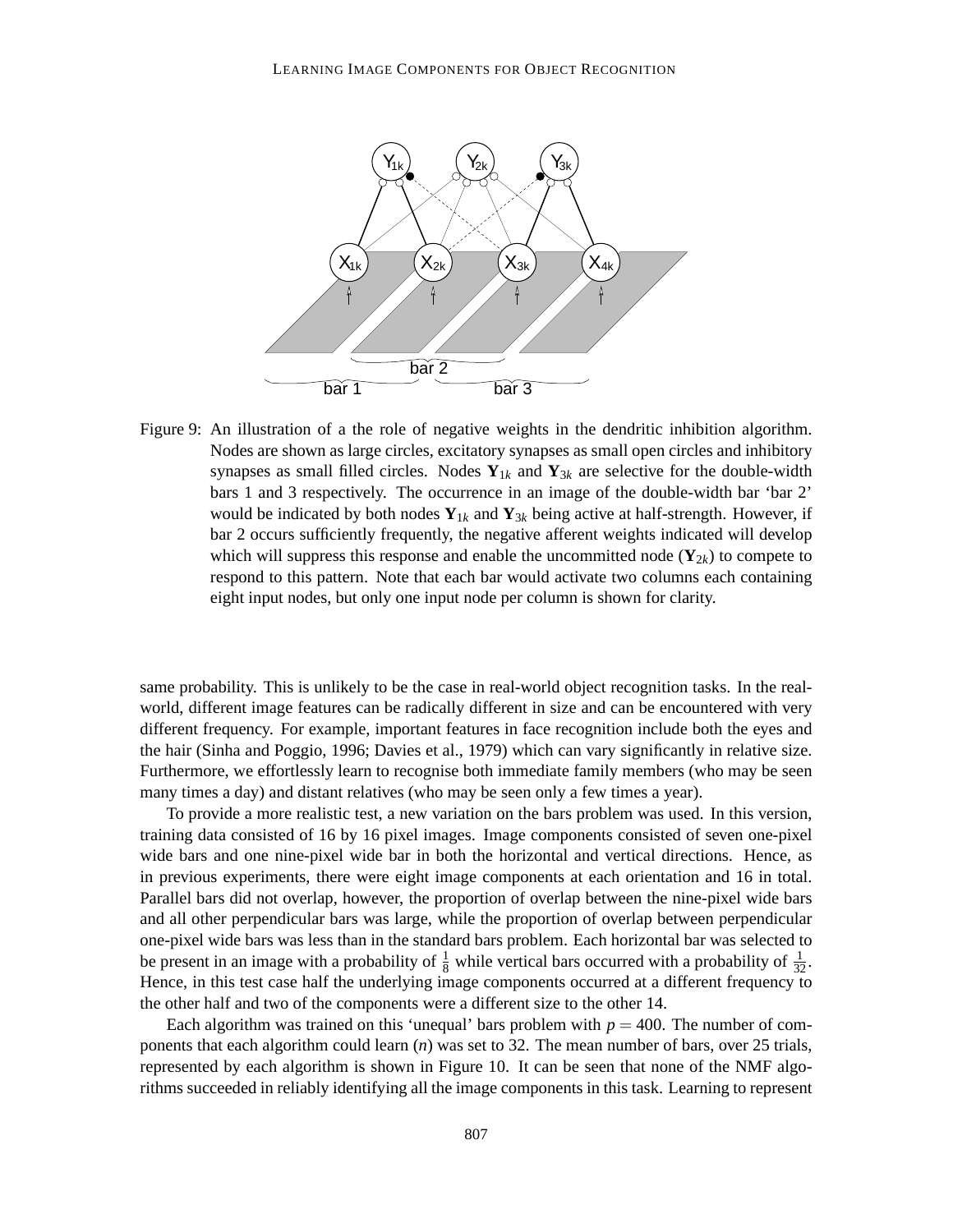

Figure 10: Performance of each algorithm when trained on the unequal bars problem, with 32 basis vectors or nodes, and  $p = 400$ . Each bar shows the mean number of components correctly identified by each algorithm when tested over 25 trials. Error bars show best and worst performance across the 25 trials.

the two large components appears to be a particular problem for all these algorithms, but the cause for this may differ between algorithms. For most NMF algorithms, the underlying linear model fails when occlusion is significant, as is the case for the two nine-pixel wide patterns. However, for the NMF algorithms that find non-negative factors with an additional constraint on the sparseness of the basis vectors  $(i.e., \text{nmfsc} (A)$  and  $\text{nmfsc} (A\&Y)$  an alternative cause may be the imposition of a constraint that requires learnt image components to be a similar size, which is not the case for the components used in this task. The neural network algorithm with positive weights (nndi) produced results that are only marginally better than the NMF algorithms. This algorithm also fails to reliably learn the two large components due to the large overlap between them. In contrast, the dendritic inhibition neural network algorithm with negative weights (di), succeeded in identifying all the bars in most trials. As for the previous experiment with double-width bars, this result illustrates the need to allow negative weight values in this algorithm in order to robustly learn image components. Algorithm di learnt every image component in 18 of the 25 trials. In contrast, only one NMF algorithm (nnsc) managed to find all the image components, but it only did so in a single trial.

### **3.5 Face Images**

Previously, NMF algorithms have been tested using a training set that consists of images of faces (Lee and Seung, 1999; Hoyer, 2004; Li et al., 2001; Feng et al., 2002). When these training images are taken from the CBCL face database,<sup>1</sup> algorithm nmfdiv learns basis vectors that correspond to localised image parts (Lee and Seung, 1999; Hoyer, 2004; Feng et al., 2002). However, when

<sup>1.</sup> CBCL Face Database #1, MIT Center For Biological and Computation Learning, http://www.ai.mit.edu/projects/cbcl.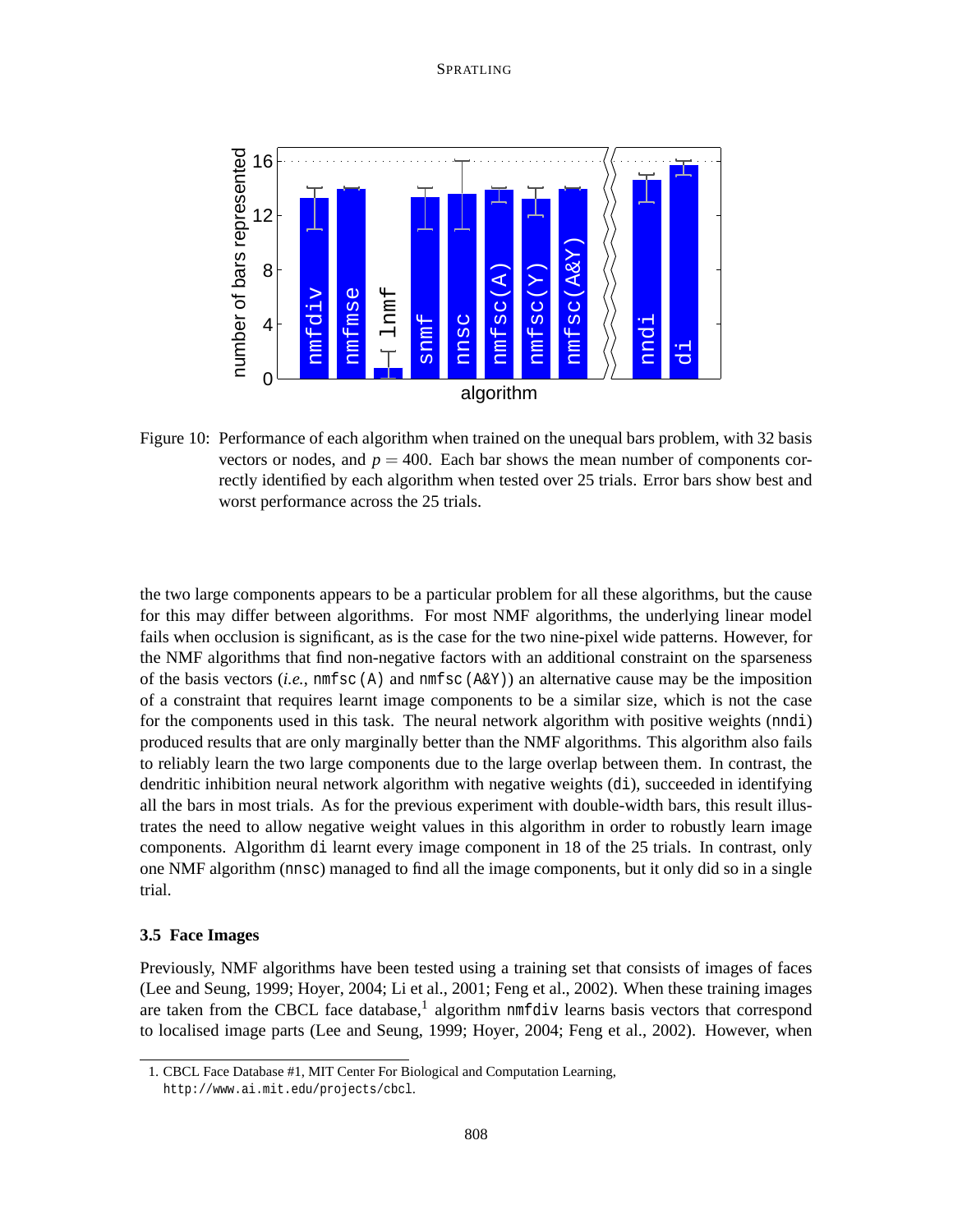

Figure 11: (a) and (b) Typical recognition weights learnt by 32 nodes when both versions of the dendritic inhibition algorithm were trained on the CBCL face database. Light pixels indicate strong weights.

applied to the ORL face database,<sup>2</sup> algorithm nmfmse learns global, rather than local, image features (Li et al., 2001; Hoyer, 2004; Feng et al., 2002). In contrast, algorithm lnmf learns localised representations of the ORL face database (Feng et al., 2002; Li et al., 2001). Algorithm nmfsc can find either local or global representations of either set of face images with appropriate values for the constraints on the sparseness of the basis vectors and activations. Specifically, nmfsc learns localised image parts when constrained to produce highly sparse basis images, but learns global image features when constrained to produce basis images with low sparseness or if constrained to produce highly sparse activations (Hoyer, 2004). Hence, NMF algorithms can, in certain circumstances, learn localised image components, some of which appear to roughly correspond to parts of the face, but others of which are arbitrary, but localised, blobs. Essentially the NMF algorithms select a subset of the pixels which are simultaneously active across multiple images to be represented by a single basis vector. The same behaviour is observed in the bars problems, reported above, where a basis vector often corresponds to a random subset of pixels along a row or column of the image rather than representing an entire bar. Such arbitrary image components are not meaningful representations of the image data.

In contrast when the dendritic inhibition neural network is trained on face images, it learns global representations. Figure 11a and Figure 11b show the results of training nndi and di, for 10000 iterations, on the 2429 images in the CBCL face database. Parameters were identical to those used for the bars problems, except the weights were initialised to random values chosen from a Gaussian distribution with a larger standard deviation  $(0.005 \frac{n}{m})$  as this was found necessary to cause bifurcation of activity values. In both cases, each node has learnt to represent an average (or prototype) of a different subset of face images. When presented with highly overlapping training images the neural network algorithm will learn a prototype consisting of the common features between the different images (Spratling and Johnson, 2006). When presented with objects that have less overlap, the network will learn to represent the individual exemplars (Spratling and Johnson, 2006). These two forms of representation are believed to support perceptual categorisation and object recognition (Palmeri and Gauthier, 2004).

<sup>2.</sup> The ORL Database of Faces, AT&T Laboratories Cambridge,

http://www.cl.cam.ac.uk/Research/DTG/attarchive/facedatabase.html.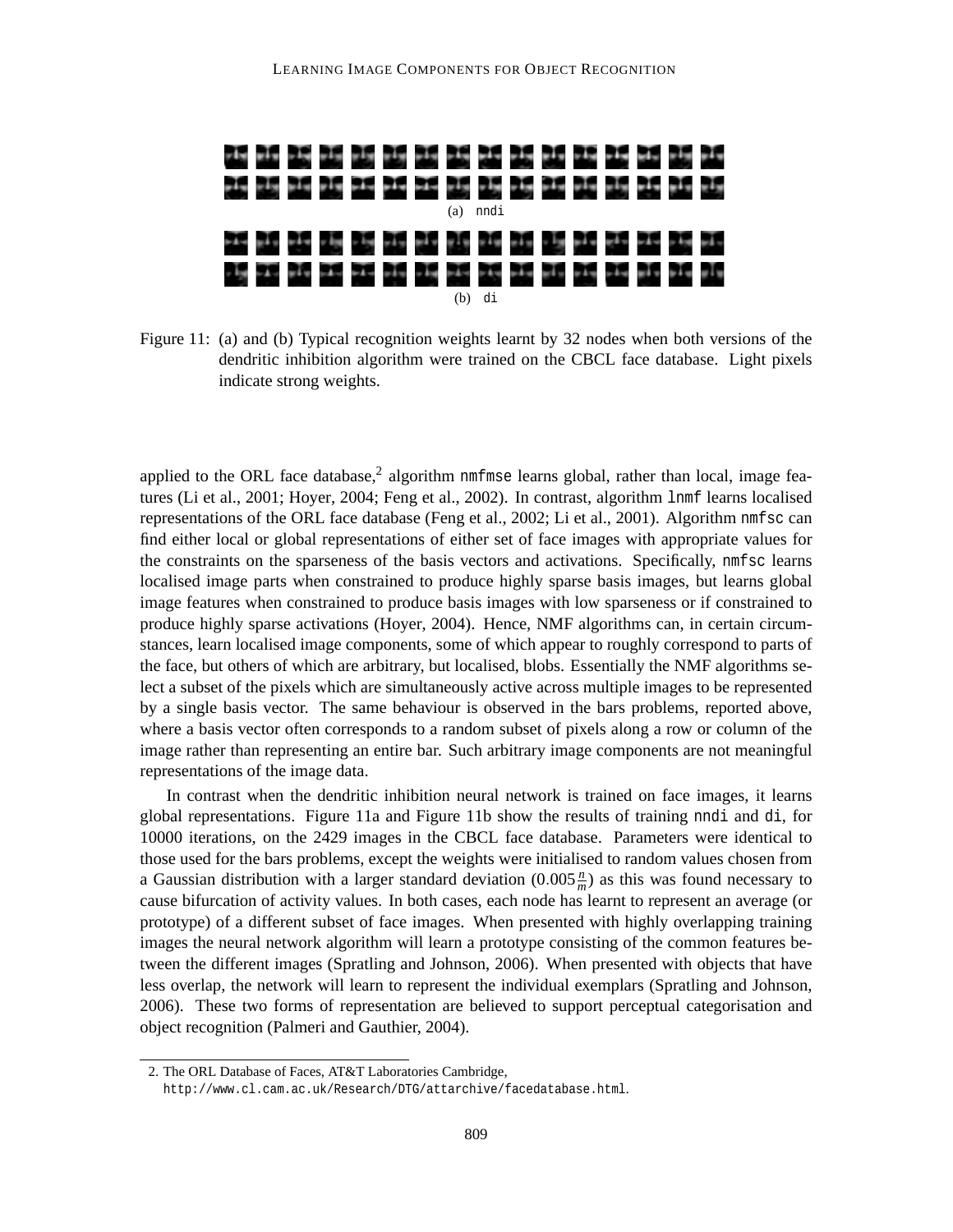# **4. Discussion**

The NMF algorithm lnmf imposes the constraint that the basis vectors be orthogonal. This means that image components may not overlap and, hence, results in this algorithm's failure across all versions of the bars task. In all these tasks the underlying image components are overlapping bars patterns (even if they do not overlap in any single training image, as is the case with the oneorientation bars problem).

NMF algorithms which find non-negative factors without other constraints (*i.e.*, nmfdiv and nmfmse) generally succeed in identifying the underlying components of images when trained using images in which there is no occlusion (*i.e.*, on the linear and one-orientation bars problems). However, these algorithms fail when occlusion does occur between image components, and performance gets worse as the degree of occlusion increases. Hence, these algorithms fail to learn many image features in the standard bars problem and produce even worse performance when tested on the double-width bars problem.

NMF algorithms that find non-negative factors with an additional constraint on the sparseness of the activations (*i.e.*, snmf, nnsc, and nmfsc  $(Y)$ ) require that the rows of Y have a particular sparseness. Such a constraint causes these algorithms to learn components that are present in a certain fraction of the training images (*i.e.*, each factor is required to appear with a similar frequency). Such a constraint can overcome the problems caused by occlusion and enable NMF to identify components in training images where occlusion occurs. For example, nnsc produced good results on the double-width bars problem. Given sufficient training data, nnsc also reliably finds nearly all the image components in all experiments except for the standard bars test when  $n = 16$  and the unequal bars problem. However,  $nmfsc(Y)$  fails to produce consistently good results across experiments. This algorithm only reliably found all the image components for the standard bars problem when  $n = 16$  and for the linear bars problem. Despite constraining the sparseness of the activations, algorithm snmf produced poor results in all experiments except for the linear bars problem.

The NMF algorithm that finds non-negative factors with an additional constraint on the sparseness of the basis vectors  $(i.e., \text{nmfsc}(\mathbf{A}))$  requires that the columns of **A** have a particular sparseness. Such a constraint causes this algorithm to learn components that have a certain fraction of pixels with values greater than zero (*i.e.*, all factors are required to be a similar size). This algorithm produces good results across all the experiments except the unequal bars problem. Constraining the sparseness of the basis vectors thus appears to overcome the problems caused by occlusion and enable NMF to identify components in training images where occlusion occurs. However, this constraint may itself prevent the algorithm from identifying image components which are a different size from that specified by the sparseness parameter. The NMF algorithm that imposes constraints on both the sparseness of the activations and the sparseness of the basis vectors  $(i.e., \text{nmfsc} (A\&Y))$ produces results similar to those produced by nmfsc (A).

The performance of the nmfsc algorithm depends critically on the particular sparseness parameters that are chosen. As can be seen from figure 12, performance on a specific task can vary from finding every component in every trial, to failure to find even a single component across all trials. While appropriate values of sparseness constraint can enable the NMF algorithm to overcome inherent problems associated with the non-linear superposition of image components, inappropriate values of sparseness constraint will prevent the identification of factors that occur at a different frequency, or that are a different size, to that specified by the sparseness parameter chosen. This is particularly a problem when the frequency and size of different image components varies within a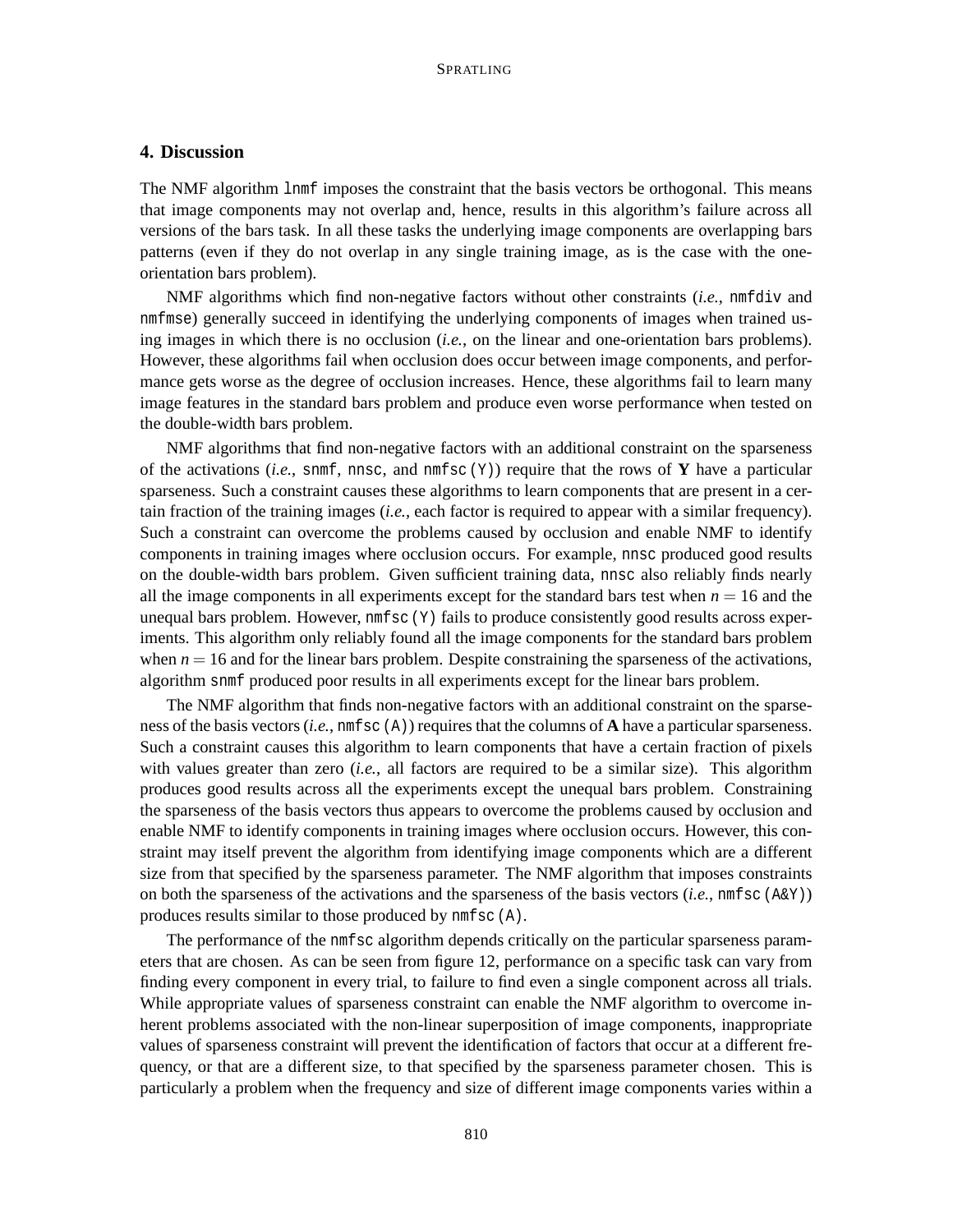

Figure 12: Performance of the nmfsc algorithm across the range of possible combinations of sparseness parameters. For (a) the standard bars problem, (b) the one-orientation bars problem, (c) the double-width bars problem, and (d) the unequal bars problem. In each case,  $n = 32$  and  $p = 400$ . The sparseness of **Y** varies along the y-axis and the sparseness of **A** varies along the x-axis of each plot. Since the sparseness constraints are optional, 'None' indicates where no constraint was imposed. The length of the edge of each filled box is proportional to the mean number of bars learnt over 25 trials for that combination of parameters. Perfect performance would be indicated by a box completely filling the corresponding element of the array. 'X' marks combinations of parameter values for which the algorithm encountered a division-by-zero error and crashed.

single task. Hence, the nmfsc algorithm was unable to identify all the components in the unequal bars problem with any combination of sparseness parameters (figure 12d). In fact, no NMF algorithm succeeded in this task: either because the linear NMF model could not deal with occlusion or because the algorithm imposed sparseness constraints that could not be satisfied for all image components.

The parameter search shown in figure 12 was performed in order to select the parameter values that would produce the best overall results across all the tasks used in this paper for algorithms nmf sc  $(A)$ , nmf sc  $(Y)$ , and nmf sc  $(A\&Y)$ . However, in many real-world tasks the user may not know what the image components should look like, and hence, it would be impossible to search for the appropriate parameter values. The nmfsc algorithm is thus best suited to tasks in which all components are either a similar size or occur at a similar frequency, and for which this size/frequency is either known *a priori* or the user knows what the components should look like and is prepared to search for parameters that enable these components to be 'discovered' by the algorithm.

Sparseness constraints are also often employed in neural network algorithms. However, in such recognition models, sparseness constraints usually limit the number of nodes that are simultaneously active in response to an input image (Földi ak and Young, 1995; Olshausen and Field, 2004). This is equivalent to constraining the sparseness in the *columns* of **Y** (rather than the rows of **Y**, or the columns of **A**, as has been constrained in the NMF algorithms). Any constraints that impose restrictions on the number of active nodes will prevent a neural network from accurately and completely representing stimuli (Spratling and Johnson, 2004). Hence, such sparseness constraints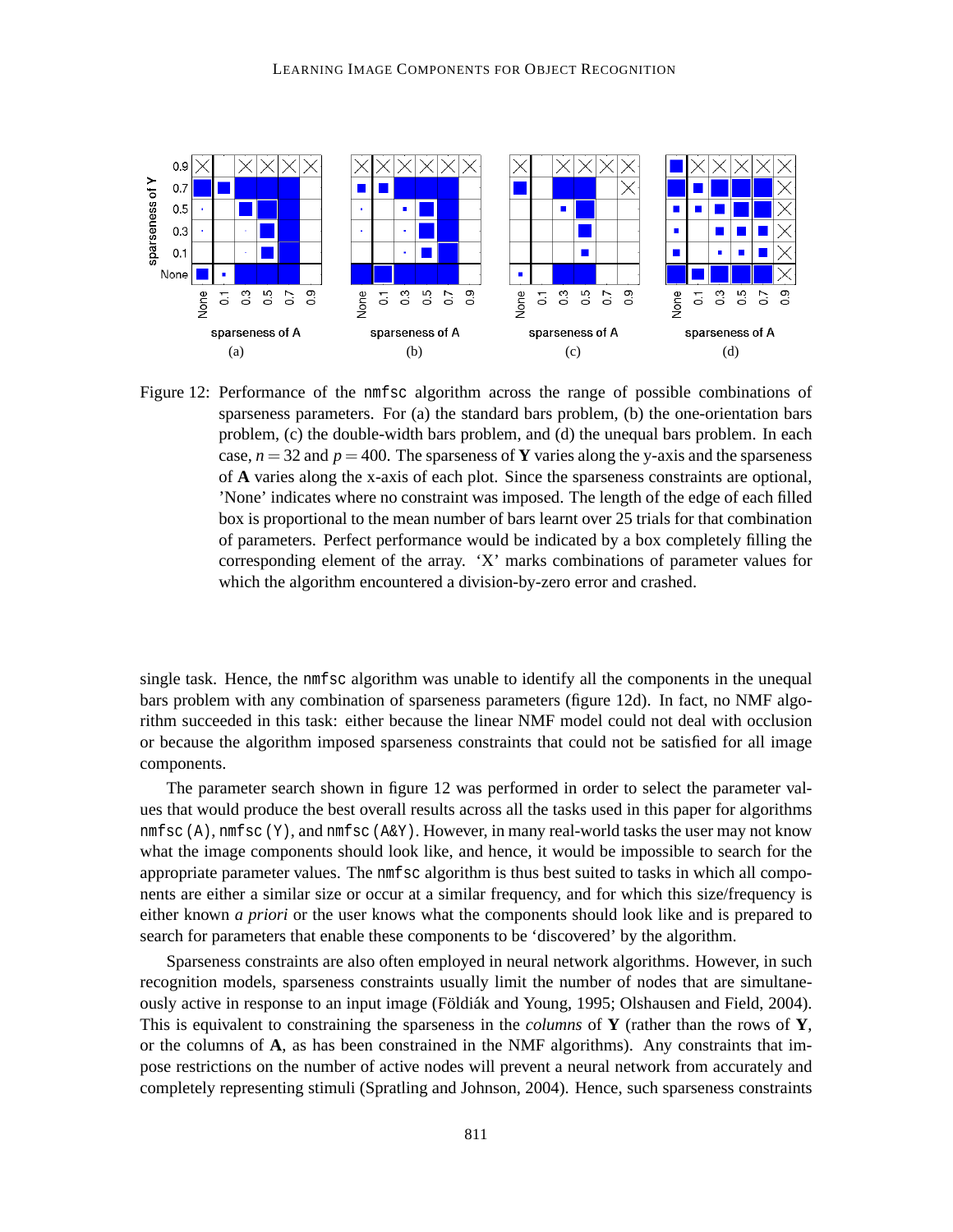should be avoided. The dendritic inhibition model succeeds in learning representations of elementary image features without such constraints. However, to accurately represent image features that overlap, it is necessary for negative weight values to be allowed. This algorithm (di) produced the best overall performance across all the experiments performed here. This is achieved because this algorithm does not falsely assume that image composition is a linear process, nor does it impose constraints on the expected size or frequency of occurrence of image components. The dendritic inhibition algorithm thus provides an efficient, on-line, algorithm for finding image components.

When trained on images that are composed of elementary features, such as those used in the bars problems, algorithm di reliably and accurately learns representations of the underlying image features. However, when trained on images of faces, algorithm di learns holistic representations. In this case, large subsets of the training images contain virtually identical patterns of pixel values. These re-occurring, holistic patterns, are learnt by the dendritic inhibition algorithm. In contrast, the NMF algorithms (in certain circumstances) form distinct basis vectors to represent pieces of these recurring patterns. The separate representation of sub-patterns is due to constraints imposed by the algorithms and is not based on evidence contained in the training images. Hence, while these constraints make it appear that NMF algorithms have learnt face parts, these algorithms are representing arbitrary parts of larger image features. This is demonstrated by the results generated when the NMF algorithms are applied to the bars problems. In these cases, each basis vector often corresponds to a random subset of pixels along a row or column of the image rather than representing an entire bar. Such arbitrary image components are not meaningful representations of the image data. Rather than relying on a subjective assessment of the quality of the components that are learnt, the bars problems that are the main focus of this paper, provide a quantitative test of the accuracy and reliability with which elementary image features are discovered. Since the underlying image components are known, it is possible to compare the components learnt with the known features from which the training images were created. These results demonstrate that when the training images are actually composed of elementary features, NMF algorithms can fail to learn the underlying image components, whereas, the dendritic inhibition algorithm reliably and accurately does so.

Intuitively, the dendritic inhibition algorithm works because the learning rule causes nodes to learn re-occurring patterns of pre-synaptic activity. As an afferent weight to a node increases, so does the strength with which that node can inhibit the corresponding input activity received by all other nodes. This provides strong competition for specific patterns of inputs and forces different nodes to learn distinct image components. However, because the inhibition is specific to a particular set of inputs, nodes do not interfere with the learning of distinct image components by other nodes. Unfortunately, the operation of this algorithm has not so far been formulated in terms of the optimisation of an objective function. It is hoped that the empirical performance of this algorithm will prompt the development of such a mathematical analysis.

# **5. Conclusions**

Non-negative matrix factorisation employs non-negativity constraints in order to model the physics of image formation, and it has been claimed that this makes NMF particularly suited to learning meaningful representations of image data (Lee and Seung, 1999; Feng et al., 2002; Liu et al., 2003; Liu and Zheng, 2004; Li et al., 2001). However, by employing a linear model, NMF fails to take into account another important factor of image composition, namely the presence of occlusion. Hence,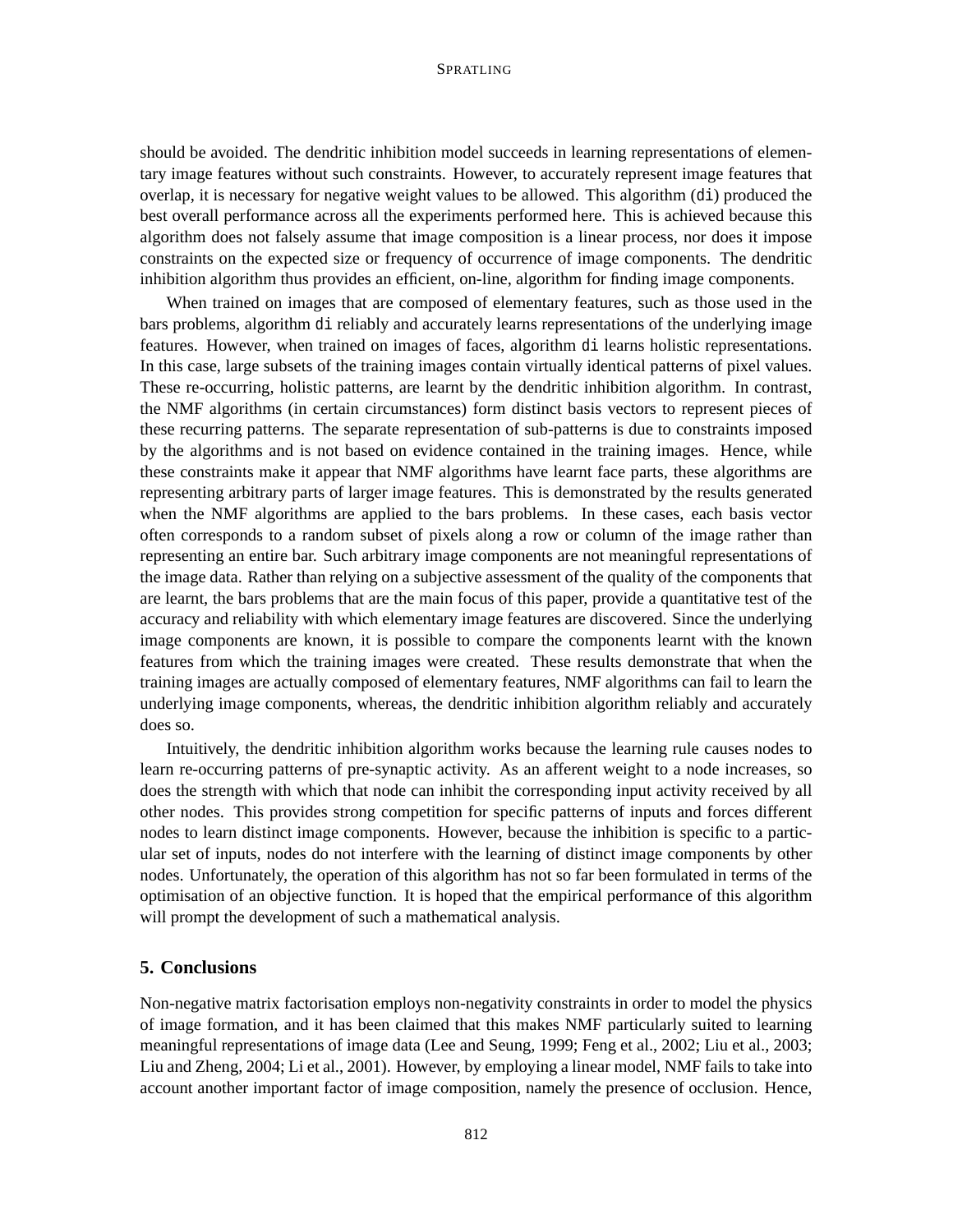despite the claims, most NMF algorithms fail to reliably identify the underlying components of images, even in simple, artificial, tasks like those investigated here. These limitations can be overcome by imposing additional constraints on the sparseness of the factors that are found. However, to employ such constraints requires *a priori* knowledge, or trial-and-error, to find appropriate parameter values and can result in failure to identify components that violate the imposed constraint. In contrast, a neural network algorithm, employing a non-linear activation function, can reliably and accurately learn image components. This neural network algorithm is thus more likely to provide a robust method of learning image components suitable for object recognition.

# **Acknowledgments**

This work was funded by the EPSRC through grant number GR/S81339/01. I would like to thank Patrik Hoyer for making available the MATLAB code that implements the NMF algorithms and which has been used to generate the results presented here.

## **References**

- S. C. Ahalt, A. K. Krishnamurthy, P. Chen, and D. E. Melton. Competitive learning algorithms for vector quantization. *Neural Networks*, 3:277–90, 1990.
- H. B. Barlow. Conditions for versatile learning, Helmholtz's unconscious inference, and the task of perception. *Vision Research*, 30:1561–71, 1990.
- H. B. Barlow. The neuron doctrine in perception. In M. S. Gazzaniga, editor, *The Cognitive Neurosciences*, chapter 26. MIT Press, Cambridge, MA, 1995.
- D. Charles and C. Fyfe. Discovering independent sources with an adapted PCA neural network. In D. W. Pearson, editor, *Proceedings of the 2nd International ICSC Symposium on Soft Computing (SOCO97)*. NAISO Academic Press, 1997.
- D. Charles and C. Fyfe. Modelling multiple cause structure using rectification constraints. *Network: Computation in Neural Systems*, 9(2):167–82, 1998.
- G. M. Davies, J. W. Shepherd, and H. D. Ellis. Similarity effects in face recognition. *American Journal of Psychology*, 92:507–23, 1979.
- P. Dayan and R. S. Zemel. Competition and multiple cause models. *Neural Computation*, 7:565–79, 1995.
- T. Feng, S. Z. Li, H.-Y. Shum, and H. Zhang. Local non-negative matrix factorization as a visual representation. In *Proceedings of the 2nd International Conference on Development and Learning (ICDL02)*, pages 178–86, 2002.
- P. Földiák. Adaptive network for optimal linear feature extraction. In *Proceedings of the IEEE/INNS International Joint Conference on Neural Networks*, volume 1, pages 401–5, New York, NY, 1989. IEEE Press.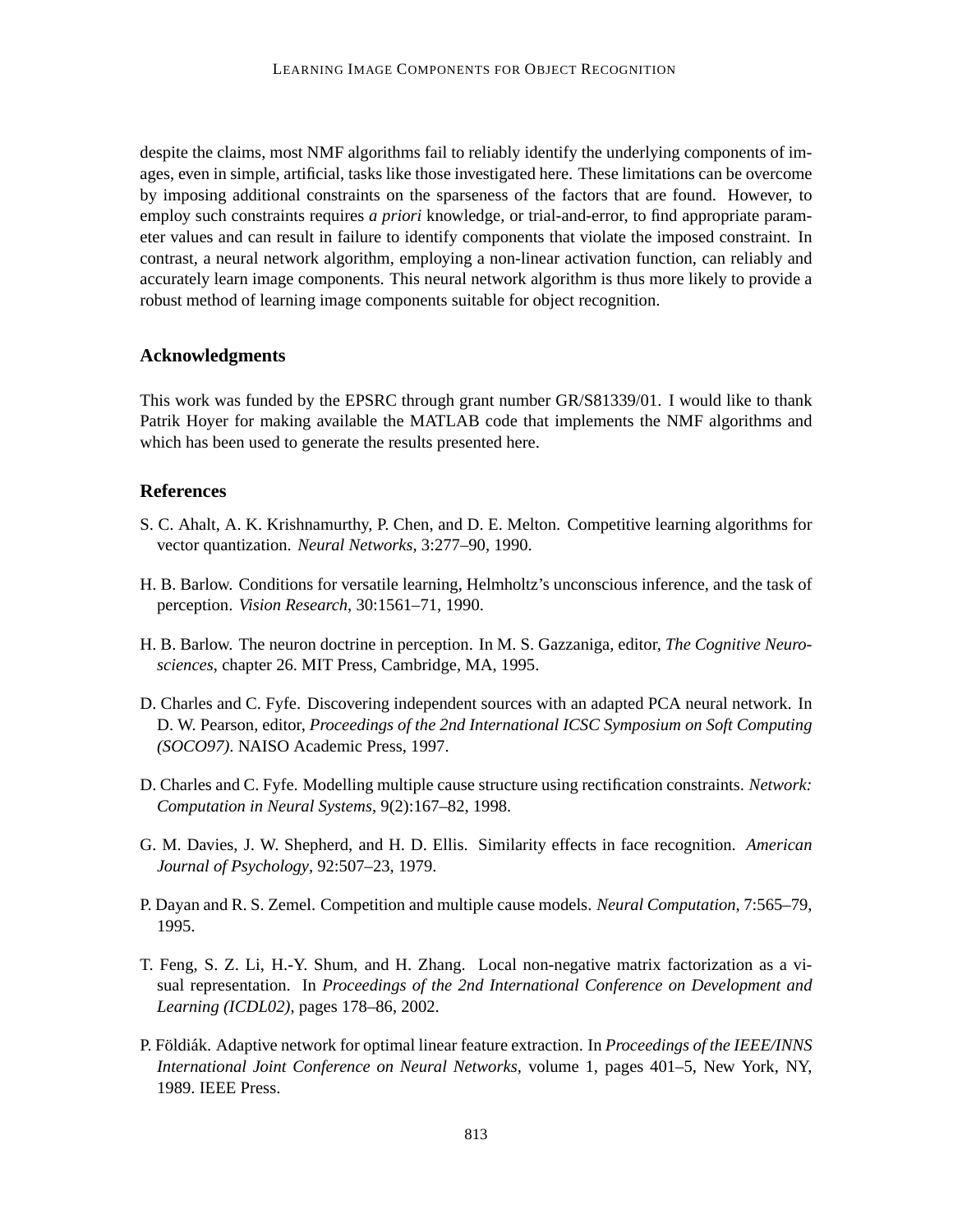- P. Földiák. Forming sparse representations by local anti-Hebbian learning. *Biological Cybernetics*, 64:165–70, 1990.
- P. Földiák and M. P. Young. Sparse coding in the primate cortex. In M. A. Arbib, editor, *The Handbook of Brain Theory and Neural Networks*, pages 895–8. MIT Press, Cambridge, MA, 1995.
- B. J. Frey, P. Dayan, and G. E. Hinton. A simple algorithm that discovers efficient perceptual codes. In M. Jenkin and L. R. Harris, editors, *Computational and Psychophysical Mechanisms of Visual Coding*. Cambridge University Press, Cambridge, UK, 1997.
- C. Fyfe. Independence seeking negative feedback networks. In D. W. Pearson, editor, *Proceedings of the 2nd International ICSC Symposium on Soft Computing (SOCO97)*. NAISO Academic Press, 1997a.
- C. Fyfe. A neural net for PCA and beyond. *Neural Processing Letters*, 6(1-2):33–41, 1997b.
- X. Ge and S. Iwata. Learning the parts of objects by auto-association. *Neural Networks*, 15(2): 285–95, 2002.
- G. Harpur and R. Prager. Development of low entropy coding in a recurrent network. *Network: Computation in Neural Systems*, 7(2):277–84, 1996.
- G. E. Hinton, P. Dayan, B. J. Frey, and R. M. Neal. The wake-sleep algorithm for unsupervised neural networks. *Science*, 268(5214):1158–61, 1995.
- G. E. Hinton and Z. Ghahramani. Generative models for discovering sparse distributed representations. *Philosophical Transactions of the Royal Society of London. Series B*, 352(1358):1177–90, 1997.
- S. Hochreiter and J. Schmidhuber. Feature extraction through LOCOCODE. *Neural Computation*, 11:679–714, 1999.
- P. O. Hoyer. Non-negative sparse coding. In *Neural Networks for Signal Processing XII: Proceedings of the IEEE Workshop on Neural Networks for Signal Processing*, pages 557–65, 2002.
- P. O. Hoyer. Non-negative matrix factorization with sparseness constraints. *Journal of Machine Learning Research*, 5:1457–69, 2004.
- C. Jutten and J. Herault. Blind separation of sources, part I: an adaptive algorithm based on neuromimetic architecture. *Signal Processing*, 24:1–10, 1991.
- T. Kohonen. *Self-Organizing Maps*. Springer-Verlag, Berlin, 1997.
- D. D. Lee and H. S. Seung. Learning the parts of objects by non-negative matrix factorization. *Nature*, 401:788–91, 1999.
- D. D. Lee and H. S. Seung. Algorithms for non-negative matrix factorization. In T. K. Leen, T. G. Dietterich, and V. Tresp, editors, *Advances in Neural Information Processing Systems 13*, Cambridge, MA, 2001. MIT Press.